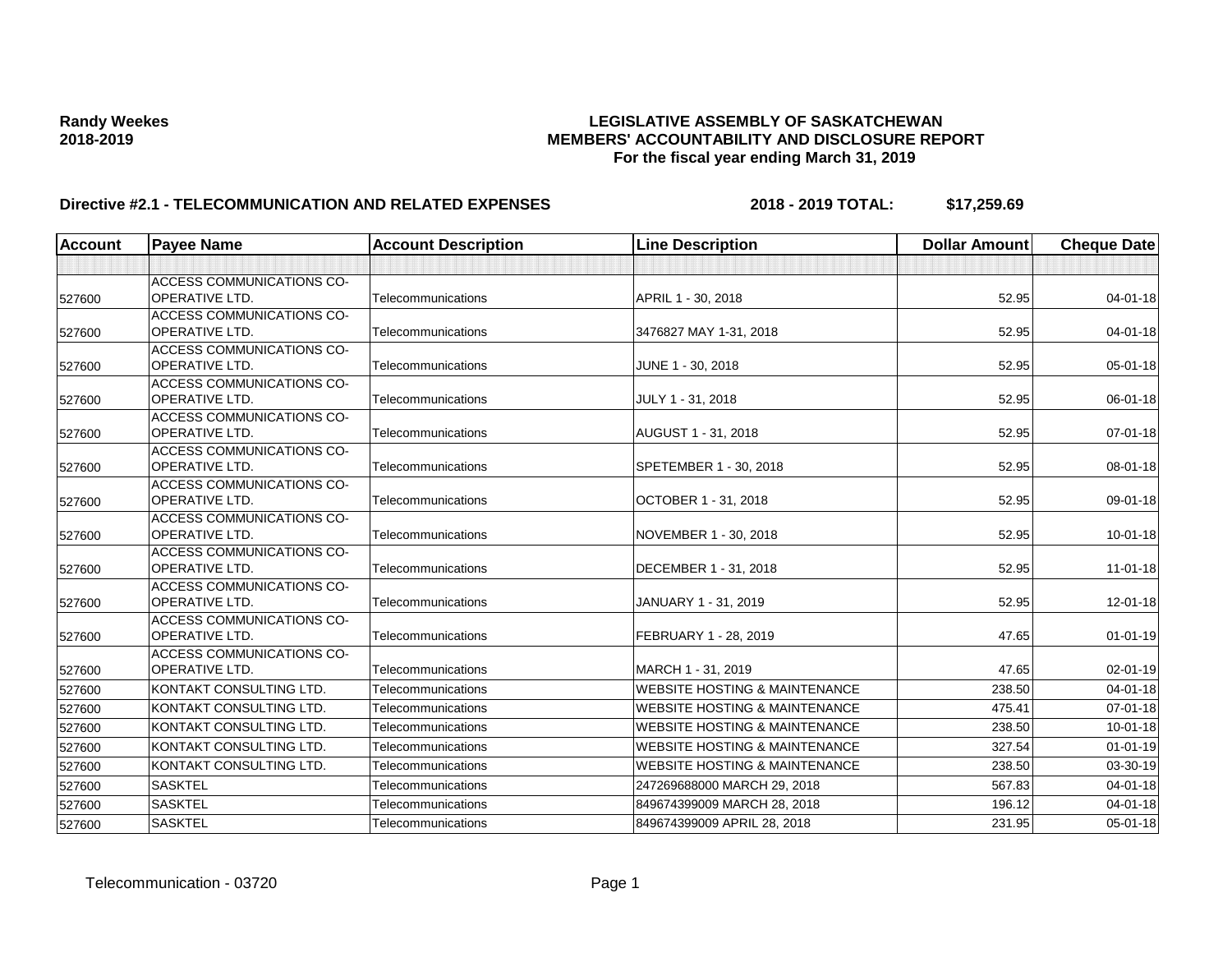| <b>Account</b> | <b>Payee Name</b>  | <b>Account Description</b> | <b>Line Description</b>           | <b>Dollar Amount</b> | <b>Cheque Date</b> |
|----------------|--------------------|----------------------------|-----------------------------------|----------------------|--------------------|
|                |                    |                            |                                   |                      |                    |
| 527600         | <b>SASKTEL</b>     | Telecommunications         | 247269688000 APRIL 29, 2018       | 567.41               | 05-01-18           |
| 527600         | <b>SASKTEL</b>     | Telecommunications         | 247269688000 MAY 29, 2018         | 567.41               | 06-01-18           |
| 527600         | <b>SASKTEL</b>     | Telecommunications         | 849674399009 MAY 28, 2018         | 231.98               | 06-01-18           |
| 527600         | <b>SASKTEL</b>     | Telecommunications         | 849674399009 JUNE 28, 2018        | 230.73               | $07 - 01 - 18$     |
| 527600         | <b>SASKTEL</b>     | Telecommunications         | 247269688000 JUNE 29, 2018        | 567.41               | 07-01-18           |
| 527600         | <b>SASKTEL</b>     | Telecommunications         | 849674399009+ JULY 28, 2018       | 312.31               | 08-01-18           |
| 527600         | <b>SASKTEL</b>     | Telecommunications         | 247269688000 JULY 29, 2018        | 569.91               | 08-01-18           |
| 527600         | <b>SASKTEL</b>     | Telecommunications         | 247269688000 AUGUST 29, 2018      | 569.91               | 09-01-18           |
| 527600         | <b>SASKTEL</b>     | Telecommunications         | 849674399009 AUGUST 28, 2018      | 308.56               | 09-01-18           |
| 527600         | <b>SASKTEL</b>     | Telecommunications         | 849674399009 SEPTEMBER 28, 2018   | 371.01               | $10 - 01 - 18$     |
| 527600         | <b>SASKTEL</b>     | Telecommunications         | 247269688000 SEPTEMBER 29, 2018   | 574.91               | 10-01-18           |
| 527600         | <b>SASKTEL</b>     | Telecommunications         | 849674399009 OCTOBER 28, 2018     | 292.09               | $11 - 01 - 18$     |
| 527600         | <b>SASKTEL</b>     | Telecommunications         | 247269688000 OCTOBER 29, 2018     | 567.41               | $11 - 01 - 18$     |
| 527600         | <b>SASKTEL</b>     | Telecommunications         | 849674399009 NOVEMBER 28, 2018    | 287.72               | $12 - 01 - 18$     |
| 527600         | <b>SASKTEL</b>     | Telecommunications         | 247269688000 NOVEMBER 29, 2018    | 569.91               | 12-01-18           |
| 527600         | <b>SASKTEL</b>     | Telecommunications         | 849674399009 DECEMBER 28, 2018    | 285.61               | $01 - 01 - 19$     |
| 527600         | <b>SASKTEL</b>     | Telecommunications         | 247269688000 DECEMBER 29, 2018    | 567.41               | $01 - 01 - 19$     |
| 527600         | <b>SASKTEL</b>     | Telecommunications         | 849674399009 JANUARY 28, 2019     | 396.32               | 02-01-19           |
| 527600         | <b>SASKTEL</b>     | Telecommunications         | 247269688000 JANUARY 29, 2019     | 567.41               | 02-01-19           |
| 527600         | <b>SASKTEL</b>     | Telecommunications         | 247269688000 FEBRUARY 28, 2019    | 567.41               | 03-01-19           |
| 527600         | <b>SASKTEL</b>     | Telecommunications         | 849674399009 FEBRUARY 28, 2019    | 328.50               | 03-01-19           |
| 527600         | <b>SASKTEL</b>     | Telecommunications         | RTV - RANDY WEEKES - PERSONAL USE | $-50.00$             | 03-21-19           |
| 527600         | WEEKES, RANDALL P. | Telecommunications         | REIMB: 2858314 APRIL 1-30, 2018   | 68.85                | 04-01-18           |
| 527600         | WEEKES, RANDALL P. | Telecommunications         | REIMB: MAY 1 - 31, 2018           | 68.85                | 05-01-18           |
| 527600         | WEEKES, RANDALL P. | Telecommunications         | REIMB: JUNE 1 - 30, 2018          | 68.85                | 06-01-18           |
| 527600         | WEEKES, RANDALL P. | Telecommunications         | REIMB: JULY 1 - 31, 2018          | 68.85                | 07-01-18           |
| 527600         | WEEKES, RANDALL P. | Telecommunications         | REIMB: AUGUST 1 - 31., 2018       | 74.15                | 08-01-18           |
| 527600         | WEEKES, RANDALL P. | Telecommunications         | REIMB: SEPTEMBER 1 - 30, 2018     | 74.15                | 09-01-18           |
| 527600         | WEEKES, RANDALL P. | Telecommunications         | REIMB: OCTOBER 1 - 31, 2018       | 74.15                | $10 - 01 - 18$     |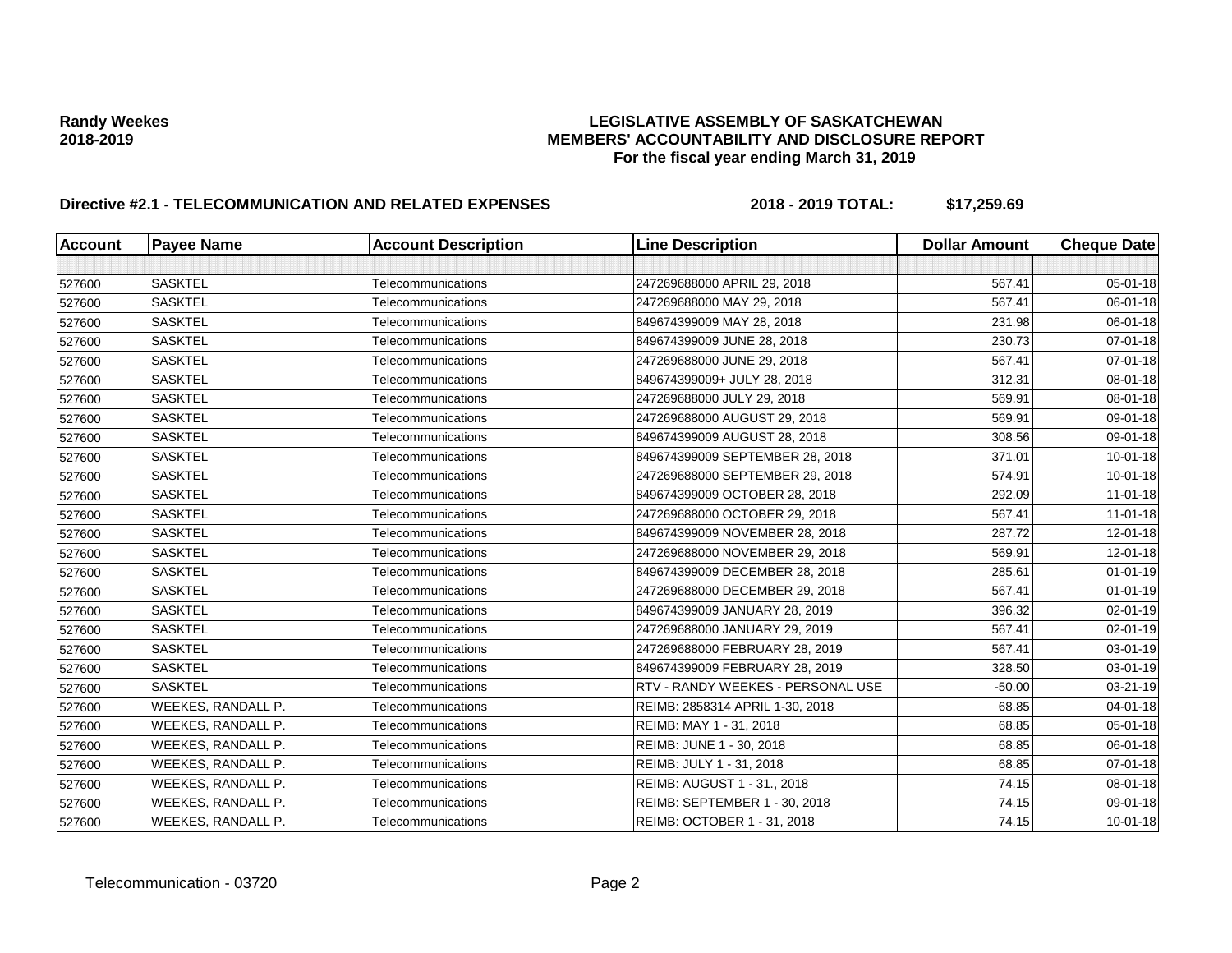| <b>Account</b> | <b>Payee Name</b>         | <b>Account Description</b> | <b>Line Description</b>         | <b>Dollar Amount</b> | <b>Cheque Date</b> |
|----------------|---------------------------|----------------------------|---------------------------------|----------------------|--------------------|
|                |                           |                            |                                 |                      |                    |
| 527600         | <b>WEEKES, RANDALL P.</b> | Telecommunications         | REIMB: NOVEMBER 1 - 30, 2018    | 74.15                | $11 - 01 - 18$     |
| 527600         | <b>WEEKES, RANDALL P.</b> | Telecommunications         | REIMB: DECEMBER 1 - 31, 2018    | 74.15                | $01 - 01 - 19$     |
| 527600         | <b>WEEKES, RANDALL P.</b> | Telecommunications         | REIMB: JANUARY 1 - 31, 2019     | 74.15                | $01 - 01 - 19$     |
| 527600         | <b>WEEKES, RANDALL P.</b> | Telecommunications         | REIMB: FEBRUARY 1 - 28, 2019    | 74.15                | $02 - 01 - 19$     |
| 527600         | <b>WEEKES, RANDALL P.</b> | Telecommunications         | REIMB: MARCH 1 - 31, 2019       | 74.15                | 03-01-19           |
| 530600         | <b>SASKTEL</b>            | Placement - Tender Ads     | 849674399009 MARCH 28, 2018     | 333.60               | $04 - 01 - 18$     |
| 530600         | <b>SASKTEL</b>            | Placement - Tender Ads     | 849674399009 APRIL 28, 2018     | 333.60               | $05 - 01 - 18$     |
| 530600         | <b>SASKTEL</b>            | Placement - Tender Ads     | 849674399009 MAY 28, 2018       | 333.60               | 06-01-18           |
| 530600         | <b>SASKTEL</b>            | Placement - Tender Ads     | 849674399009 JUNE 28, 2018      | 333.60               | $07 - 01 - 18$     |
| 530600         | <b>SASKTEL</b>            | Placement - Tender Ads     | 849674399009+ JULY 28, 2018     | 333.60               | $08 - 01 - 18$     |
| 530600         | <b>SASKTEL</b>            | Placement - Tender Ads     | 849674399009 AUGUST 28, 2018    | 333.60               | 09-01-18           |
| 530600         | <b>SASKTEL</b>            | Placement - Tender Ads     | 849674399009 SEPTEMBER 28, 2018 | 333.60               | $10 - 01 - 18$     |
| 530600         | <b>SASKTEL</b>            | Placement - Tender Ads     | 849674399009 OCTOBER 28, 2018   | 347.30               | $11-01-18$         |
| 530600         | <b>SASKTEL</b>            | Placement - Tender Ads     | 849674399009 NOVEMBER 28, 2018  | 347.30               | $12 - 01 - 18$     |
| 530600         | <b>SASKTEL</b>            | Placement - Tender Ads     | 849674399009 DECEMBER 28, 2018  | 323.60               | $01 - 01 - 19$     |
| 530600         | <b>SASKTEL</b>            | Placement - Tender Ads     | 849674399009 JANUARY 28, 2019   | 323.60               | $02 - 01 - 19$     |
| 530600         | <b>SASKTEL</b>            | Placement - Tender Ads     | 849674399009 FEBRUARY 28, 2019  | 323.60               | 03-01-19           |
|                |                           |                            |                                 |                      |                    |
|                |                           |                            |                                 |                      |                    |
|                |                           |                            |                                 |                      |                    |
|                |                           |                            |                                 |                      |                    |
|                |                           |                            |                                 |                      |                    |
|                |                           |                            |                                 |                      |                    |
|                |                           |                            |                                 |                      |                    |
|                |                           |                            |                                 |                      |                    |
|                |                           |                            |                                 |                      |                    |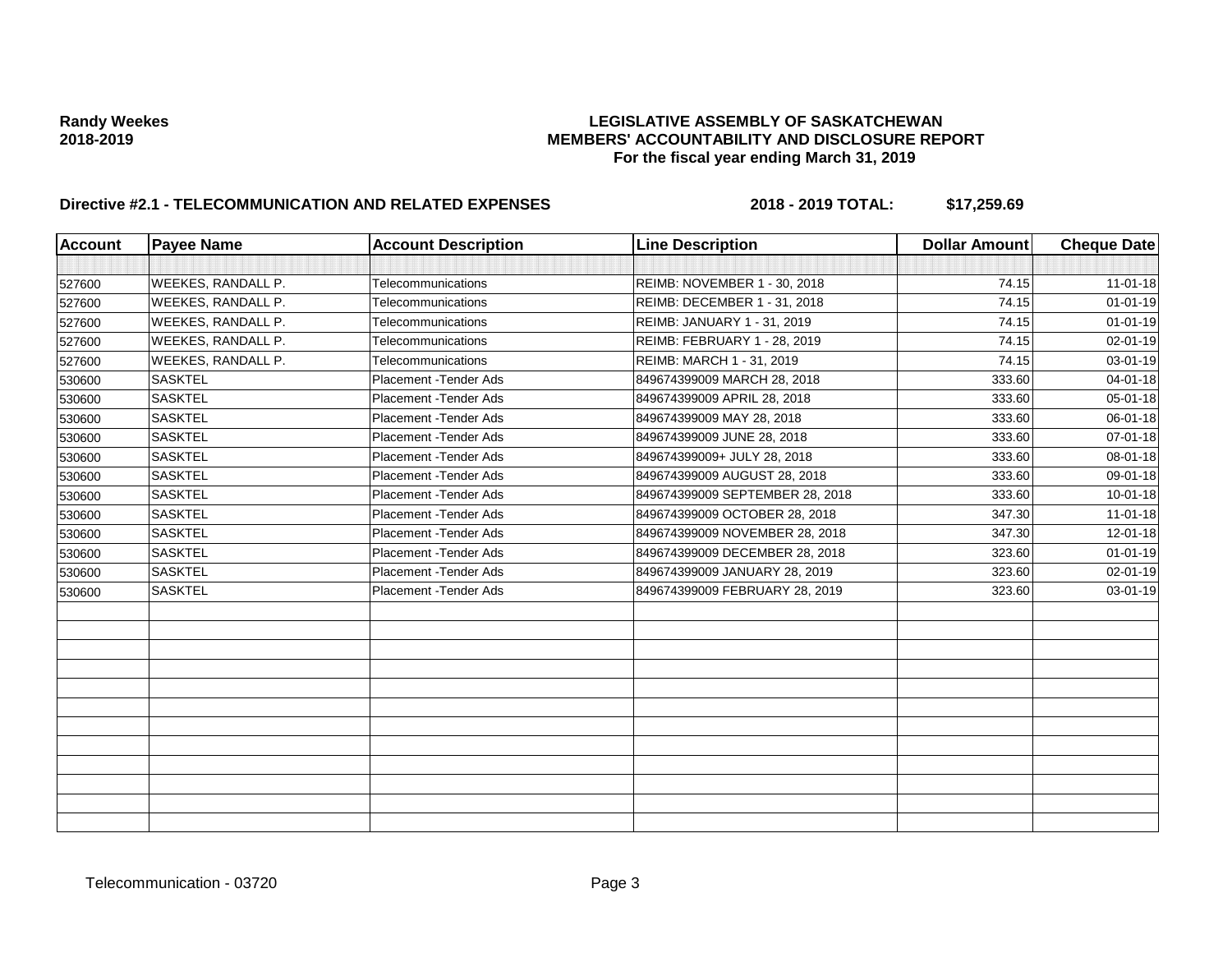| <b>Account</b> | Payee Name | <b>Account Description</b> | <b>Line Description</b> | <b>Dollar Amount</b> | <b>Cheque Date</b> |
|----------------|------------|----------------------------|-------------------------|----------------------|--------------------|
|                |            |                            |                         |                      |                    |
|                |            |                            |                         |                      |                    |
|                |            |                            |                         |                      |                    |
|                |            |                            |                         |                      |                    |
|                |            |                            |                         |                      |                    |
|                |            |                            |                         |                      |                    |
|                |            |                            |                         |                      |                    |
|                |            |                            |                         |                      |                    |
|                |            |                            |                         |                      |                    |
|                |            |                            |                         |                      |                    |
|                |            |                            |                         |                      |                    |
|                |            |                            |                         |                      |                    |
|                |            |                            |                         |                      |                    |
|                |            |                            |                         |                      |                    |
|                |            |                            |                         |                      |                    |
|                |            |                            |                         |                      |                    |
|                |            |                            |                         |                      |                    |
|                |            |                            |                         |                      |                    |
|                |            |                            |                         |                      |                    |
|                |            |                            |                         |                      |                    |
|                |            |                            |                         |                      |                    |
|                |            |                            |                         |                      |                    |
|                |            |                            |                         |                      |                    |
|                |            |                            |                         |                      |                    |
|                |            |                            |                         |                      |                    |
|                |            |                            |                         |                      |                    |
|                |            |                            |                         |                      |                    |
|                |            |                            |                         |                      |                    |
|                |            |                            |                         |                      |                    |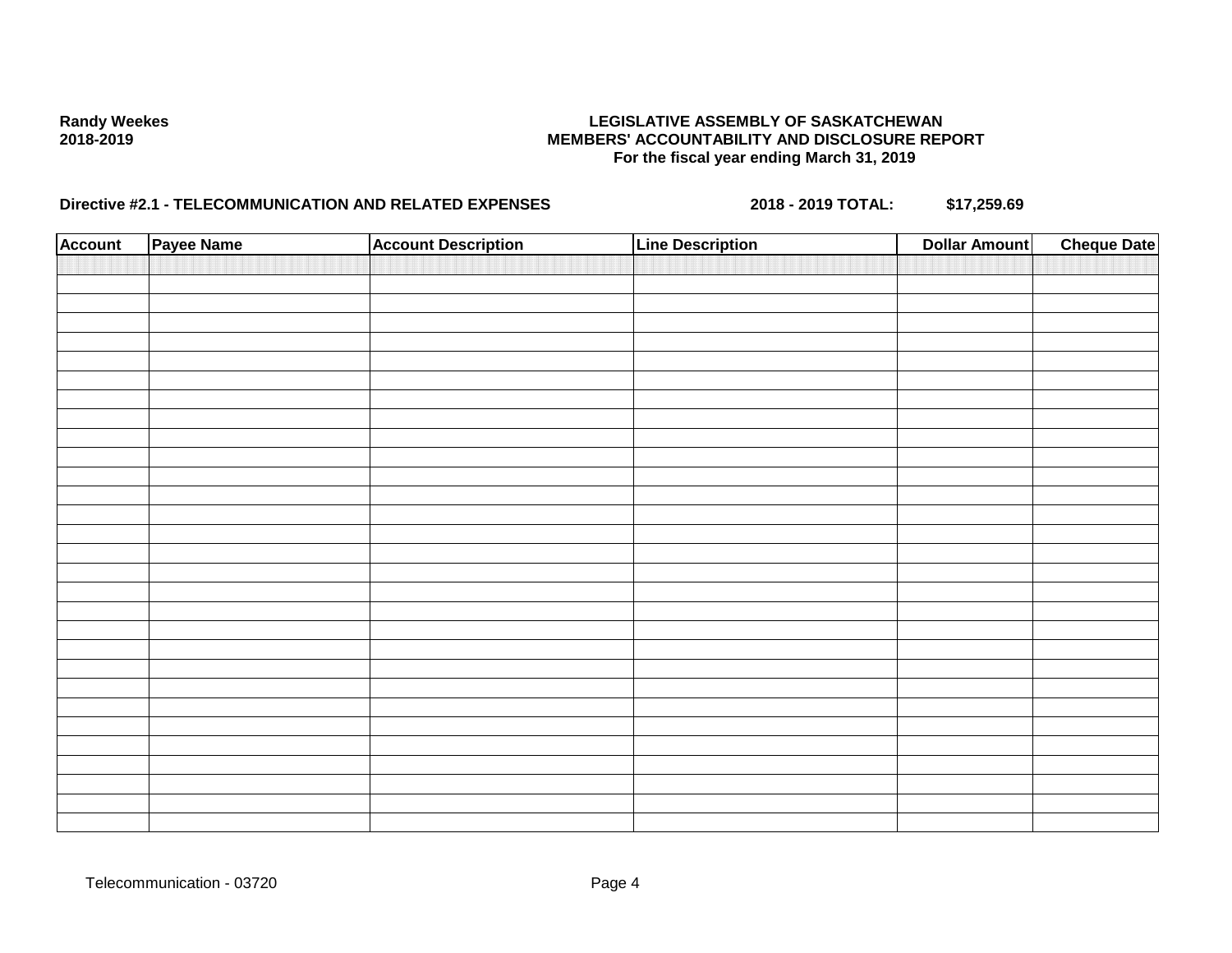| <b>Account</b> | Payee Name | <b>Account Description</b> | <b>Line Description</b> | <b>Dollar Amount</b> | <b>Cheque Date</b> |
|----------------|------------|----------------------------|-------------------------|----------------------|--------------------|
|                |            |                            |                         |                      |                    |
|                |            |                            |                         |                      |                    |
|                |            |                            |                         |                      |                    |
|                |            |                            |                         |                      |                    |
|                |            |                            |                         |                      |                    |
|                |            |                            |                         |                      |                    |
|                |            |                            |                         |                      |                    |
|                |            |                            |                         |                      |                    |
|                |            |                            |                         |                      |                    |
|                |            |                            |                         |                      |                    |
|                |            |                            |                         |                      |                    |
|                |            |                            |                         |                      |                    |
|                |            |                            |                         |                      |                    |
|                |            |                            |                         |                      |                    |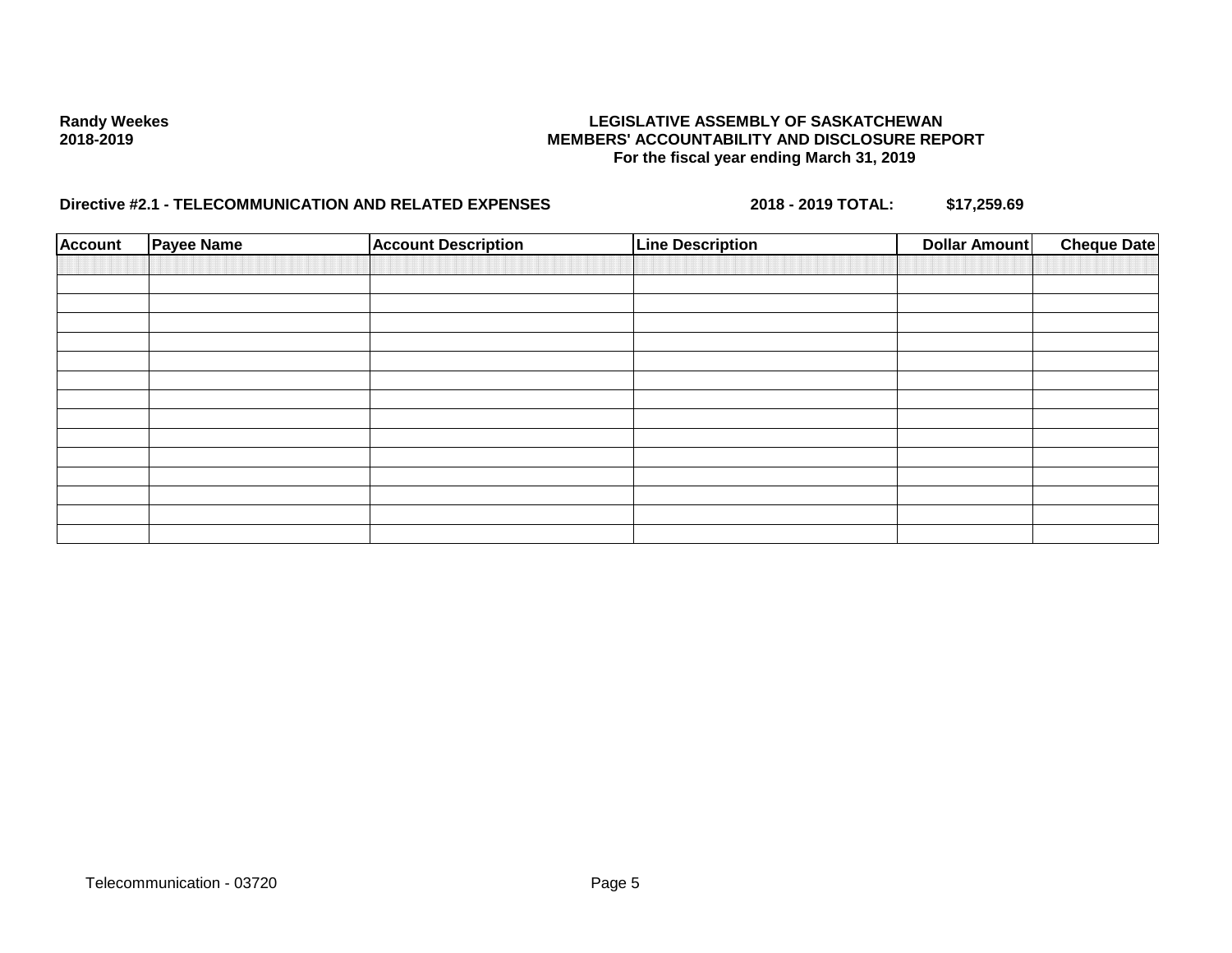## **LEGISLATIVE ASSEMBLY OF SASKATCHEWAN MEMBERS' ACCOUNTABILITY AND DISCLOSURE REPORT For the fiscal year ending March 31, 2019**

| Account | <b>Payee Name</b>  | <b>Account Description</b>  | <b>Line Description</b>             | <b>Dollar Amount</b> | <b>Cheque Date</b> |
|---------|--------------------|-----------------------------|-------------------------------------|----------------------|--------------------|
|         |                    |                             |                                     |                      |                    |
| 541900  | WEEKES, RANDALL P. | Elected Rep - Travel        | MLA TRAVEL APRIL 3-19, 2018         | 1,954.41             | $04 - 19 - 18$     |
|         |                    |                             | APRIL 2018 MLA REGINA               |                      |                    |
| 541900  | WEEKES, RANDALL P. | <b>Elected Rep - Travel</b> | <b>ACCOMMODATIONS</b>               | 1,500.00             | 04-24-18           |
| 541900  | WEEKES, RANDALL P. | <b>Elected Rep - Travel</b> | MLA TRAVEL APRIL 20 - MAY 4, 2018   | 2,203.78             | $05 - 07 - 18$     |
|         |                    |                             | MAY 2018 MLA REGINA                 |                      |                    |
| 541900  | WEEKES, RANDALL P. | <b>Elected Rep - Travel</b> | <b>ACCOMMODATIONS</b>               | 1,550.00             | $05 - 18 - 18$     |
| 541900  | WEEKES, RANDALL P. | <b>Elected Rep - Travel</b> | MLA TRAVEL MAY 6 - 23, 2018         | 2,079.25             | $05 - 29 - 18$     |
|         |                    |                             | JUNE 2018 MLA REGINA                |                      |                    |
| 541900  | WEEKES, RANDALL P. | <b>Elected Rep - Travel</b> | <b>ACCOMMODATIONS</b>               | 1,500.00             | 06-01-18           |
| 541900  | WEEKES, RANDALL P. | <b>Elected Rep - Travel</b> | MLA TRAVEL MAY 24 - JUNE 11, 2018   | 2,584.98             | $06 - 12 - 18$     |
| 541900  | WEEKES, RANDALL P. | <b>Elected Rep - Travel</b> | MLA TRAVEL JUNE 12 - 28, 2018       | 2,607.52             | $07 - 05 - 18$     |
| 541900  | WEEKES, RANDALL P. | Elected Rep - Travel        | MLA TRAVEL JUNE 19 - 30, 2018       | 353.54               | $07 - 05 - 18$     |
| 541900  | WEEKES, RANDALL P. | <b>Elected Rep - Travel</b> | MLA TRAVEL JULY 3 - 11, 2018        | 1,657.46             | $07 - 16 - 18$     |
|         |                    |                             | JULY 2018 MLA REGINA                |                      |                    |
| 541900  | WEEKES, RANDALL P. | <b>Elected Rep - Travel</b> | <b>ACCOMMODATIONS</b>               | 1,550.00             | $07 - 20 - 18$     |
| 541900  | WEEKES, RANDALL P. | <b>Elected Rep - Travel</b> | MLA TRAVEL JULY 12 - 21, 2018       | 2,453.34             | $07 - 26 - 18$     |
| 541900  | WEEKES, RANDALL P. | Elected Rep - Travel        | MLA TRAVEL JULY 23 - AUGUST 9, 2018 | 3,158.12             | 08-21-18           |
|         |                    |                             | AUGUST 2018 MLA REGINA              |                      |                    |
| 541900  | WEEKES, RANDALL P. | <b>Elected Rep - Travel</b> | <b>ACCOMMODATIONS</b>               | 1,550.00             | 08-23-18           |
| 541900  | WEEKES, RANDALL P. | <b>Elected Rep - Travel</b> | MLA TRAVEL AUGUST 10 - 31, 2018     | 2.369.72             | $09 - 18 - 18$     |
| 541900  | WEEKES, RANDALL P. | Elected Rep - Travel        | MLA TRAVEL SEPTEMBER 4 - 14, 2018   | 1,569.74             | $09-18-18$         |
|         |                    |                             | <b>SEPTEMBER 2018 MLA REGINA</b>    |                      |                    |
| 541900  | WEEKES, RANDALL P. | <b>Elected Rep - Travel</b> | <b>ACCOMMODATIONS</b>               | 1,500.00             | 09-20-18           |
| 541900  | WEEKES, RANDALL P. | <b>Elected Rep - Travel</b> | MLA TRAVEL SEPTEMBER 15 - 28, 2018  | 1,332.14             | $10-11-18$         |
|         |                    |                             | OCTOBER 2018 MLA REGINA             |                      |                    |
| 541900  | WEEKES, RANDALL P. | <b>Elected Rep - Travel</b> | <b>ACCOMMODATIONS</b>               | 1,550.00             | 10-24-18           |
| 541900  | WEEKES, RANDALL P. | Elected Rep - Travel        | MLA TRAVEL OCTOBER 1 - 21, 2018     | 2,747.29             | $10 - 24 - 18$     |
|         |                    |                             | MLA REGINA ACCOMMODATIONS NOV       |                      |                    |
| 541900  | WEEKES, RANDALL P. | <b>Elected Rep - Travel</b> | 2018                                | 1,500.00             | $11 - 01 - 18$     |
| 541900  | WEEKES, RANDALL P. | <b>Elected Rep - Travel</b> | MLA TRAVEL NOVEMBER 6 - 12, 2018    | 1,368.60             | $11 - 13 - 18$     |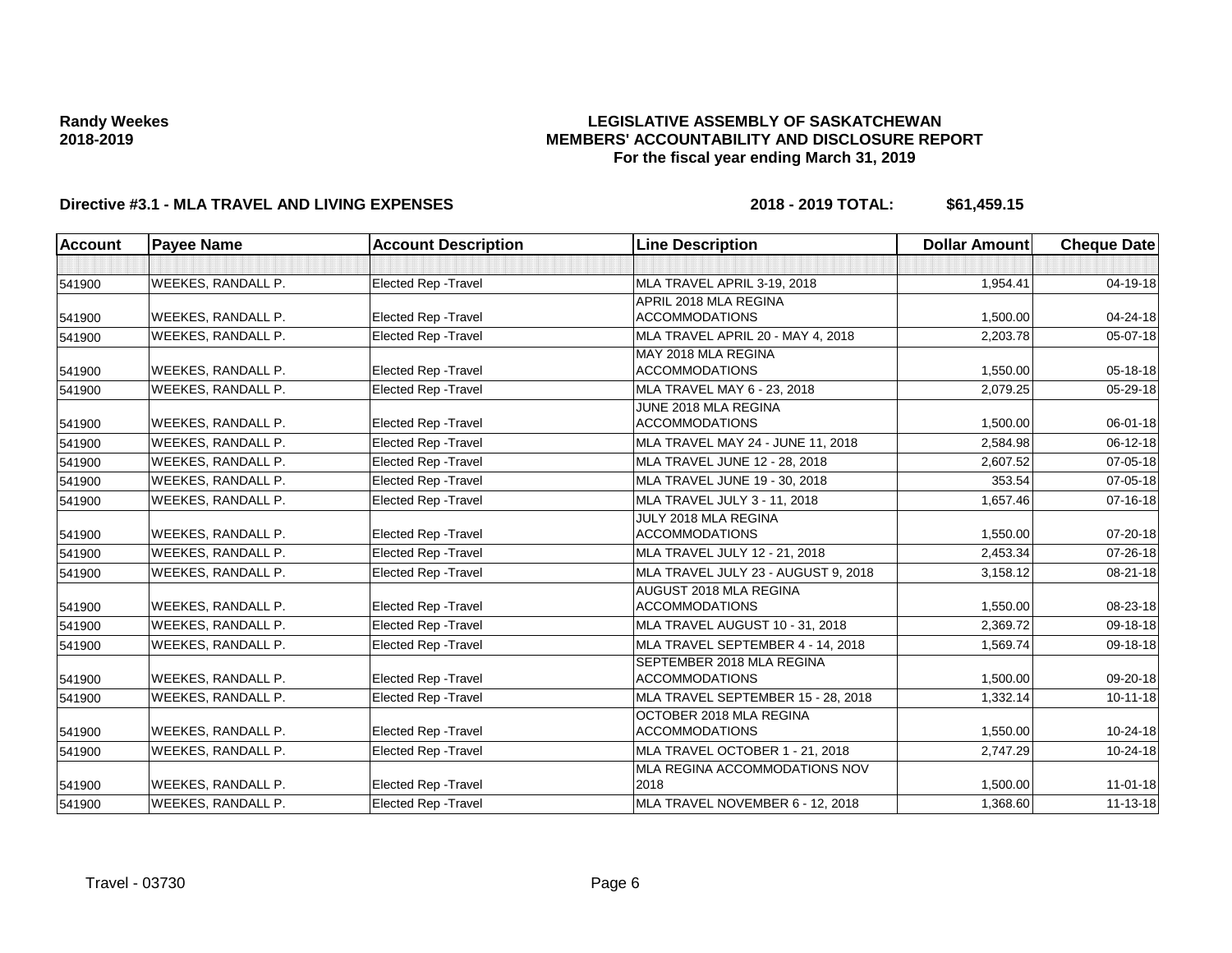## **LEGISLATIVE ASSEMBLY OF SASKATCHEWAN MEMBERS' ACCOUNTABILITY AND DISCLOSURE REPORT For the fiscal year ending March 31, 2019**

| <b>Account</b> | <b>Payee Name</b>         | <b>Account Description</b>  | <b>Line Description</b>             | <b>Dollar Amount</b> | <b>Cheque Date</b> |
|----------------|---------------------------|-----------------------------|-------------------------------------|----------------------|--------------------|
|                |                           |                             |                                     |                      |                    |
|                |                           |                             | MLA TRAVEL OCTOBER 22 - NOVEMBER 5, |                      |                    |
| 541900         | <b>WEEKES, RANDALL P.</b> | <b>Elected Rep - Travel</b> | 2018                                | 2,884.40             | $11 - 13 - 18$     |
|                |                           |                             | MLA TRAVEL NOVEMBER 28 - DECEMBER   |                      |                    |
| 541900         | <b>WEEKES, RANDALL P.</b> | <b>Elected Rep - Travel</b> | 2, 2018                             | 948.15               | 12-03-18           |
| 541900         | <b>WEEKES, RANDALL P.</b> | Elected Rep - Travel        | MLA TRAVEL NOVEMBER 13 - 27, 2018   | 2.304.55             | 12-03-18           |
|                |                           |                             | DECEMBER 2018 REGINA                |                      |                    |
| 541900         | WEEKES, RANDALL P.        | Elected Rep - Travel        | <b>ACCOMMODATIONS</b>               | 1,550.00             | 12-19-18           |
| 541900         | <b>WEEKES, RANDALL P.</b> | <b>Elected Rep - Travel</b> | MLA TRAVEL DECEMBER 3 - 20, 2018    | 1,996.65             | $01 - 04 - 19$     |
| 541900         | <b>WEEKES, RANDALL P.</b> | Elected Rep - Travel        | MLA TRAVEL DECEMBER 21 - 28, 2018   | 302.70               | $01 - 04 - 19$     |
| 541900         | <b>WEEKES, RANDALL P.</b> | Elected Rep - Travel        | MLA TRAVEL JANUARY 2 - 21, 2019     | 2,025.85             | 02-05-19           |
| 541900         | <b>WEEKES, RANDALL P.</b> | Elected Rep - Travel        | MLA TRAVEL JANUARY 22 - 31, 2019    | 908.10               | $02 - 05 - 19$     |
|                |                           |                             | JANUARY 2019 REGINA                 |                      |                    |
| 541900         | <b>WEEKES, RANDALL P.</b> | Elected Rep - Travel        | <b>ACCOMMODATIONS</b>               | 852.34               | 02-12-19           |
| 541900         | WEEKES, RANDALL P.        | Elected Rep - Travel        | MLA TRAVEL FEBRUARY 1 - 22, 2019    | 2,233.97             | 02-25-19           |
|                |                           |                             | MLA TRAVEL FEBRUARY 24 - MARCH 11,  |                      |                    |
| 541900         | <b>WEEKES, RANDALL P.</b> | <b>Elected Rep - Travel</b> | 2019                                | 2,389.58             | $03 - 11 - 19$     |
|                |                           |                             | FEBRUARY 2019 MLA REGINA            |                      |                    |
| 541900         | <b>WEEKES, RANDALL P.</b> | Elected Rep - Travel        | <b>ACCOMMODATIONS</b>               | 693.86               | 03-11-19           |
| 541900         | <b>WEEKES, RANDALL P.</b> | Elected Rep - Travel        | MLA TRAVEL MARCH 12 - 18, 2019      | 1,156.34             | 03-19-19           |
| 541900         | <b>WEEKES, RANDALL P.</b> | <b>Elected Rep - Travel</b> | MLA TRAVEL MARCH 12 - 26, 2019      | 572.77               | 03-31-19           |
|                |                           |                             |                                     |                      |                    |
|                |                           |                             |                                     |                      |                    |
|                |                           |                             |                                     |                      |                    |
|                |                           |                             |                                     |                      |                    |
|                |                           |                             |                                     |                      |                    |
|                |                           |                             |                                     |                      |                    |
|                |                           |                             |                                     |                      |                    |
|                |                           |                             |                                     |                      |                    |
|                |                           |                             |                                     |                      |                    |
|                |                           |                             |                                     |                      |                    |
|                |                           |                             |                                     |                      |                    |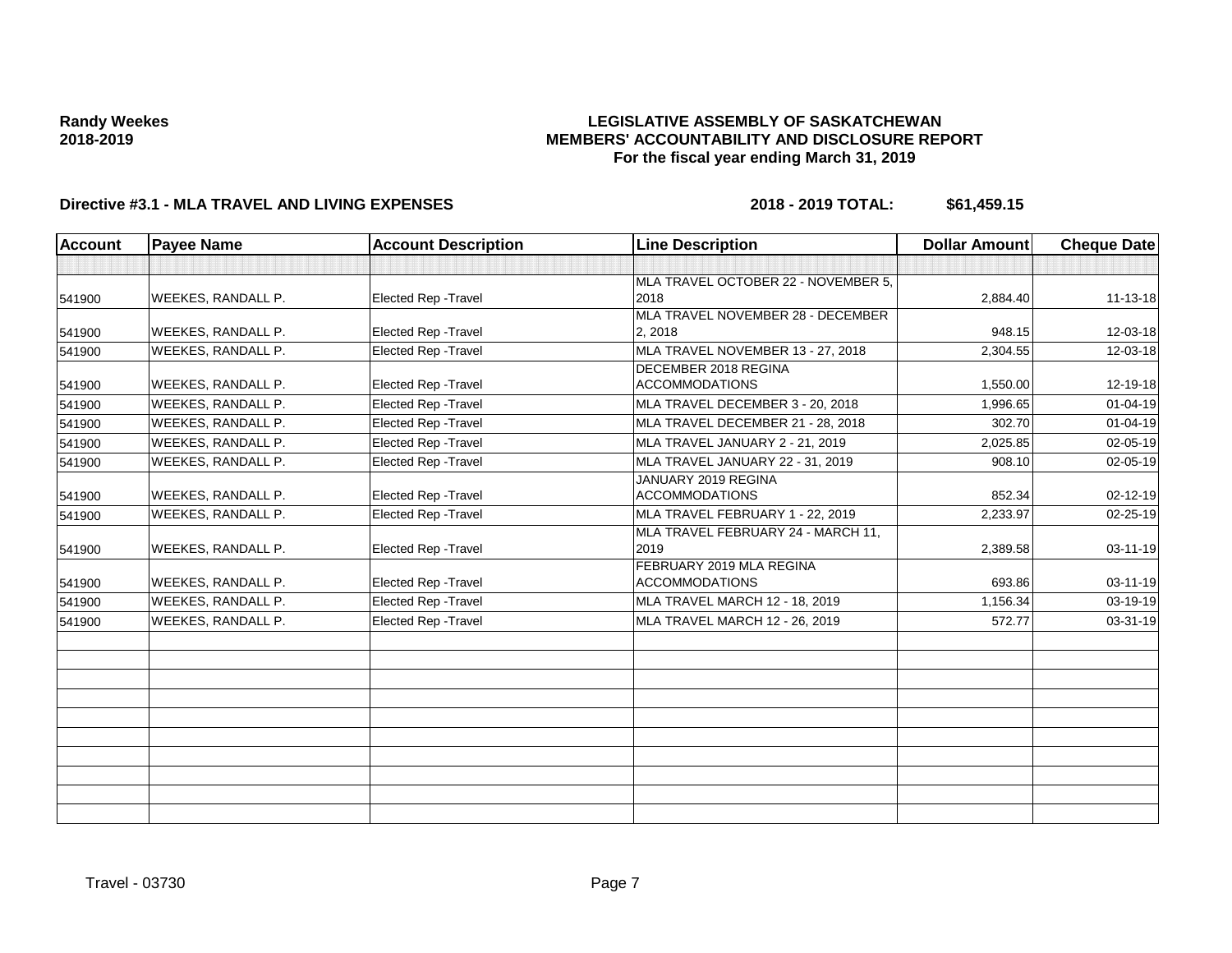## **LEGISLATIVE ASSEMBLY OF SASKATCHEWAN MEMBERS' ACCOUNTABILITY AND DISCLOSURE REPORT For the fiscal year ending March 31, 2019**

| <b>Account</b> | Payee Name | <b>Account Description</b> | <b>Line Description</b> | <b>Dollar Amount</b> | <b>Cheque Date</b> |
|----------------|------------|----------------------------|-------------------------|----------------------|--------------------|
|                |            |                            |                         |                      |                    |
|                |            |                            |                         |                      |                    |
|                |            |                            |                         |                      |                    |
|                |            |                            |                         |                      |                    |
|                |            |                            |                         |                      |                    |
|                |            |                            |                         |                      |                    |
|                |            |                            |                         |                      |                    |
|                |            |                            |                         |                      |                    |
|                |            |                            |                         |                      |                    |
|                |            |                            |                         |                      |                    |
|                |            |                            |                         |                      |                    |
|                |            |                            |                         |                      |                    |
|                |            |                            |                         |                      |                    |
|                |            |                            |                         |                      |                    |
|                |            |                            |                         |                      |                    |
|                |            |                            |                         |                      |                    |
|                |            |                            |                         |                      |                    |
|                |            |                            |                         |                      |                    |
|                |            |                            |                         |                      |                    |
|                |            |                            |                         |                      |                    |
|                |            |                            |                         |                      |                    |
|                |            |                            |                         |                      |                    |
|                |            |                            |                         |                      |                    |
|                |            |                            |                         |                      |                    |
|                |            |                            |                         |                      |                    |
|                |            |                            |                         |                      |                    |
|                |            |                            |                         |                      |                    |
|                |            |                            |                         |                      |                    |
|                |            |                            |                         |                      |                    |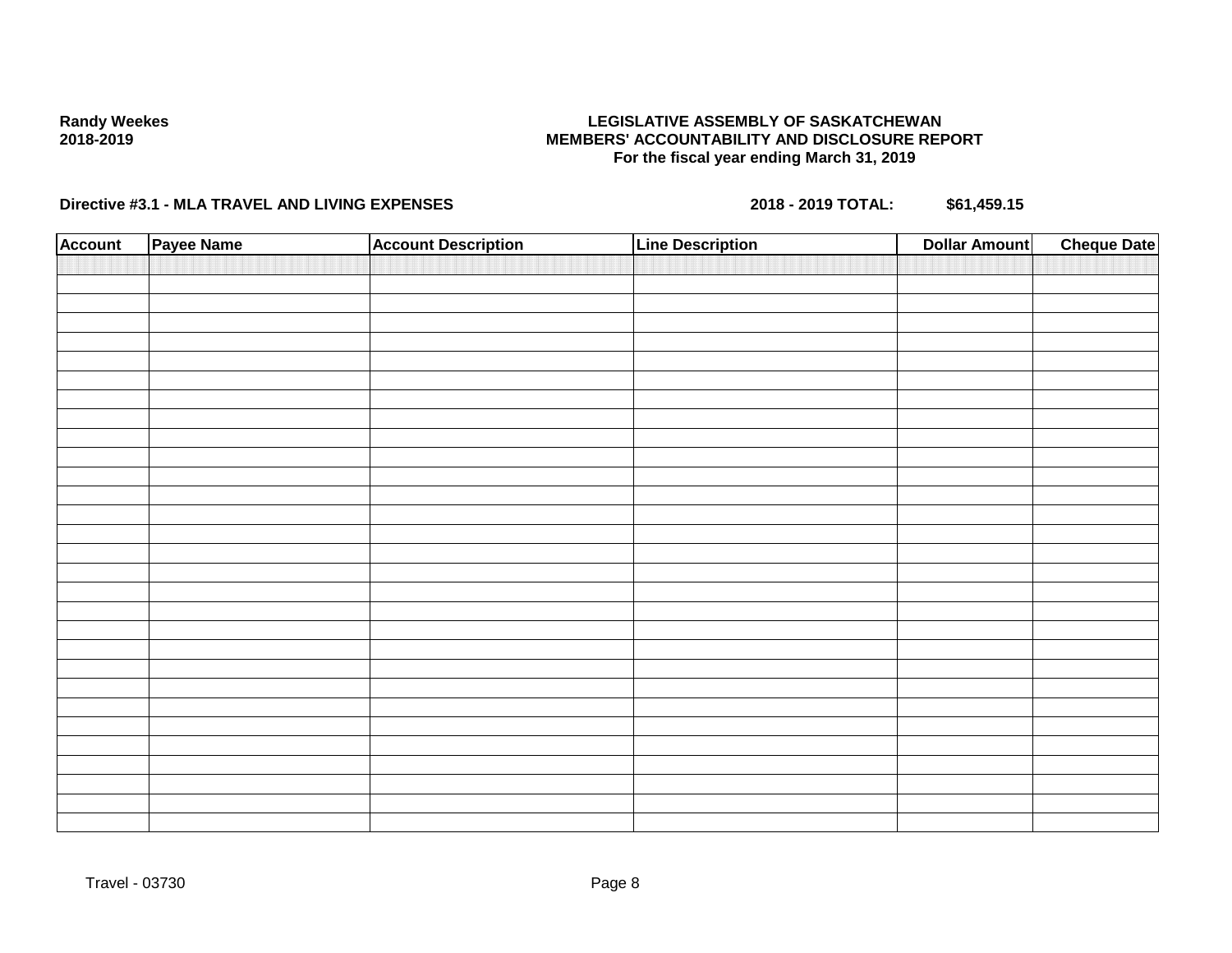## **LEGISLATIVE ASSEMBLY OF SASKATCHEWAN MEMBERS' ACCOUNTABILITY AND DISCLOSURE REPORT For the fiscal year ending March 31, 2019**

| <b>Account</b> | Payee Name | <b>Account Description</b> | <b>Line Description</b> | <b>Dollar Amount</b> | <b>Cheque Date</b> |
|----------------|------------|----------------------------|-------------------------|----------------------|--------------------|
|                |            |                            |                         |                      |                    |
|                |            |                            |                         |                      |                    |
|                |            |                            |                         |                      |                    |
|                |            |                            |                         |                      |                    |
|                |            |                            |                         |                      |                    |
|                |            |                            |                         |                      |                    |
|                |            |                            |                         |                      |                    |
|                |            |                            |                         |                      |                    |
|                |            |                            |                         |                      |                    |
|                |            |                            |                         |                      |                    |
|                |            |                            |                         |                      |                    |
|                |            |                            |                         |                      |                    |
|                |            |                            |                         |                      |                    |
|                |            |                            |                         |                      |                    |
|                |            |                            |                         |                      |                    |
|                |            |                            |                         |                      |                    |
|                |            |                            |                         |                      |                    |
|                |            |                            |                         |                      |                    |
|                |            |                            |                         |                      |                    |
|                |            |                            |                         |                      |                    |
|                |            |                            |                         |                      |                    |
|                |            |                            |                         |                      |                    |
|                |            |                            |                         |                      |                    |
|                |            |                            |                         |                      |                    |
|                |            |                            |                         |                      |                    |
|                |            |                            |                         |                      |                    |
|                |            |                            |                         |                      |                    |
|                |            |                            |                         |                      |                    |
|                |            |                            |                         |                      |                    |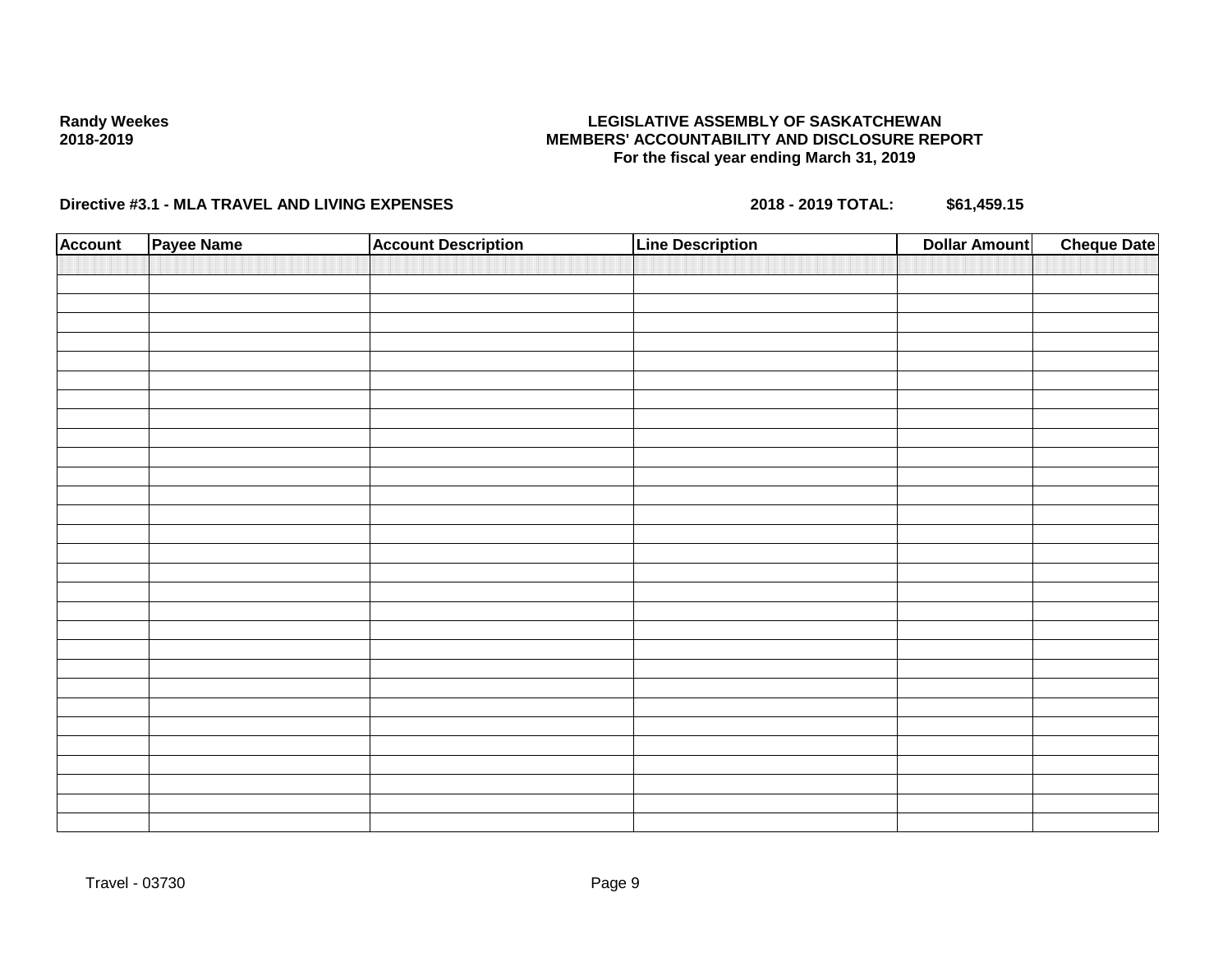## **LEGISLATIVE ASSEMBLY OF SASKATCHEWAN MEMBERS' ACCOUNTABILITY AND DISCLOSURE REPORT For the fiscal year ending March 31, 2019**

| <b>Account</b> | Payee Name | <b>Account Description</b> | <b>Line Description</b> | <b>Dollar Amount</b> | <b>Cheque Date</b> |
|----------------|------------|----------------------------|-------------------------|----------------------|--------------------|
|                |            |                            |                         |                      |                    |
|                |            |                            |                         |                      |                    |
|                |            |                            |                         |                      |                    |
|                |            |                            |                         |                      |                    |
|                |            |                            |                         |                      |                    |
|                |            |                            |                         |                      |                    |
|                |            |                            |                         |                      |                    |
|                |            |                            |                         |                      |                    |
|                |            |                            |                         |                      |                    |
|                |            |                            |                         |                      |                    |
|                |            |                            |                         |                      |                    |
|                |            |                            |                         |                      |                    |
|                |            |                            |                         |                      |                    |
|                |            |                            |                         |                      |                    |
|                |            |                            |                         |                      |                    |
|                |            |                            |                         |                      |                    |
|                |            |                            |                         |                      |                    |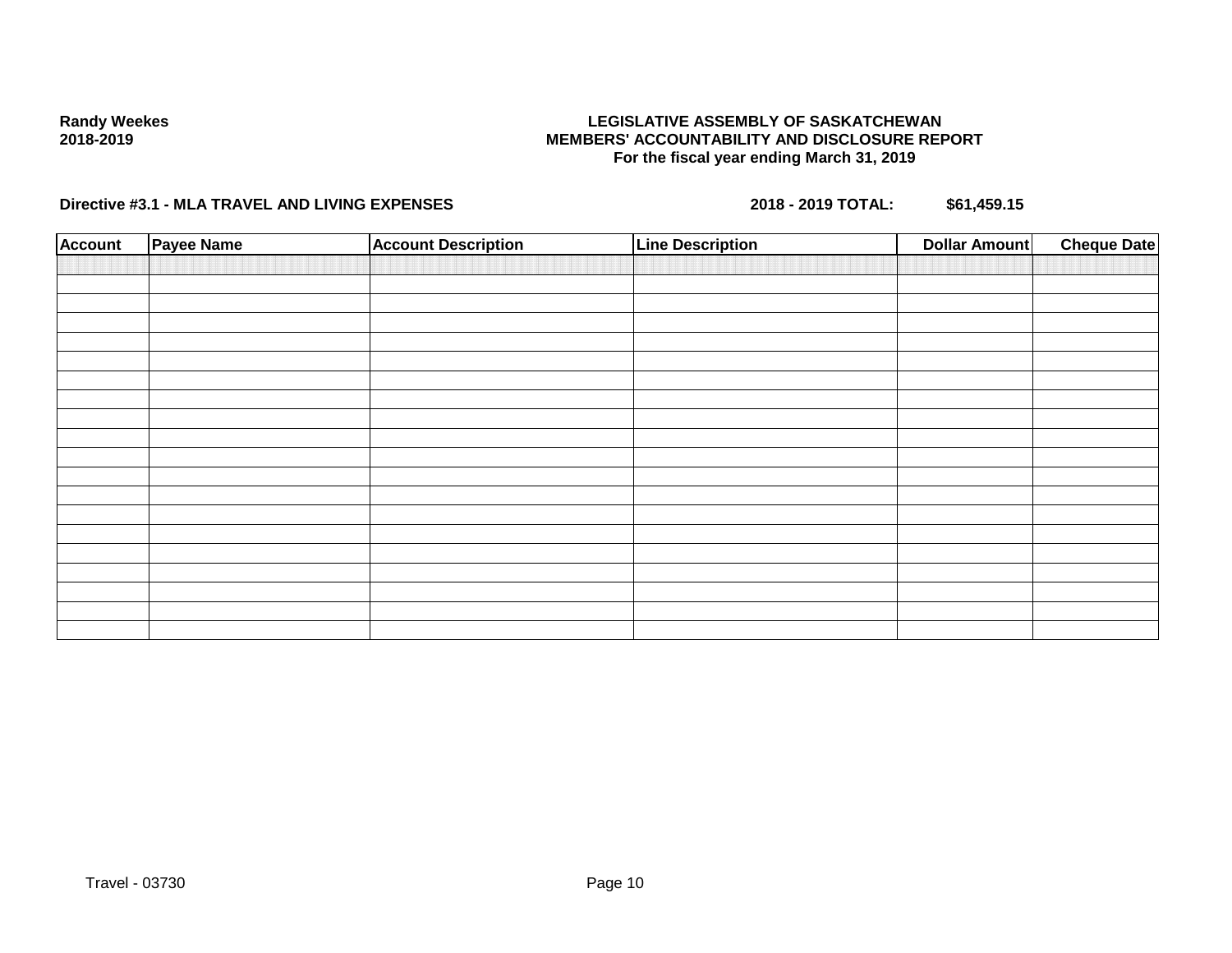## **LEGISLATIVE ASSEMBLY OF SASKATCHEWAN MEMBERS' ACCOUNTABILITY AND DISCLOSURE REPORT For the fiscal year ending March 31, 2019**

| <b>Account</b> | <b>Payee Name</b>        | <b>Account Description</b>                | <b>Line Description</b>        | <b>Dollar Amount</b> | <b>Cheque Date</b> |
|----------------|--------------------------|-------------------------------------------|--------------------------------|----------------------|--------------------|
|                |                          |                                           |                                |                      |                    |
| 522000         | <b>BETHANY COLLEGE</b>   | Rent of Ground, Buildings and Other Space | APRIL 2018 MLA OFFICE RENT     | 100.00               | $04 - 01 - 18$     |
| 522000         | <b>BETHANY COLLEGE</b>   | Rent of Ground, Buildings and Other Space | MAY 2018 MLA OFFICE RENT       | 100.00               | 04-16-18           |
| 522000         | <b>BETHANY COLLEGE</b>   | Rent of Ground, Buildings and Other Space | JUNE 2018 MLA OFFICE RENT      | 100.00               | 05-18-18           |
| 522000         | <b>BETHANY COLLEGE</b>   | Rent of Ground, Buildings and Other Space | AUGUST 2018 MLA OFFIE RENT     | 100.00               | 07-25-18           |
| 522000         | BETHANY COLLEGE          | Rent of Ground, Buildings and Other Space | JULY 2018 MLA OFFICE RENT      | 100.00               | 07-25-18           |
| 522000         | <b>BETHANY COLLEGE</b>   | Rent of Ground, Buildings and Other Space | SEPTEMBER 2018 MLA OFFICE RENT | 100.00               | 08-17-18           |
| 522000         | <b>BETHANY COLLEGE</b>   | Rent of Ground, Buildings and Other Space | OCTOBER 2018 MLA OFFICE RENT   | 100.00               | 09-19-18           |
| 522000         | <b>BETHANY COLLEGE</b>   | Rent of Ground, Buildings and Other Space | NOVEMBER 2018 MLA OFFICE RENT  | 100.00               | 10-16-18           |
| 522000         | <b>BETHANY COLLEGE</b>   | Rent of Ground, Buildings and Other Space | DECEMBER 2018 MLA OFFICE RENT  | 100.00               | 11-16-18           |
| 522000         | <b>BETHANY COLLEGE</b>   | Rent of Ground, Buildings and Other Space | JANUARY 2019 MLA OFFICE RENT   | 100.00               | $01 - 01 - 19$     |
| 522000         | BETHANY COLLEGE          | Rent of Ground, Buildings and Other Space | FEBRUARY 2019 MLA OFFICE RENT  | 100.00               | 01-16-19           |
| 522000         | <b>BETHANY COLLEGE</b>   | Rent of Ground, Buildings and Other Space | MAR/19 MLA OFFICE RENT         | 100.00               | 02-11-19           |
| 522000         | <b>BUSCHYNSKYI, RICK</b> | Rent of Ground, Buildings and Other Space | APRIL 2018 MLA OFFICE RENT     | 1,025.00             | 04-01-18           |
| 522000         | <b>BUSCHYNSKYI, RICK</b> | Rent of Ground, Buildings and Other Space | MAY 2018 MLA OFFICE RENT       | 1,025.00             | 04-16-18           |
| 522000         | <b>BUSCHYNSKYI, RICK</b> | Rent of Ground, Buildings and Other Space | JUNE 2018 MLA OFFICE RENT      | 1,025.00             | 05-18-18           |
| 522000         | <b>BUSCHYNSKYI, RICK</b> | Rent of Ground, Buildings and Other Space | JULY 2018 MLA OFFICE RENT      | 1,025.00             | 06-19-18           |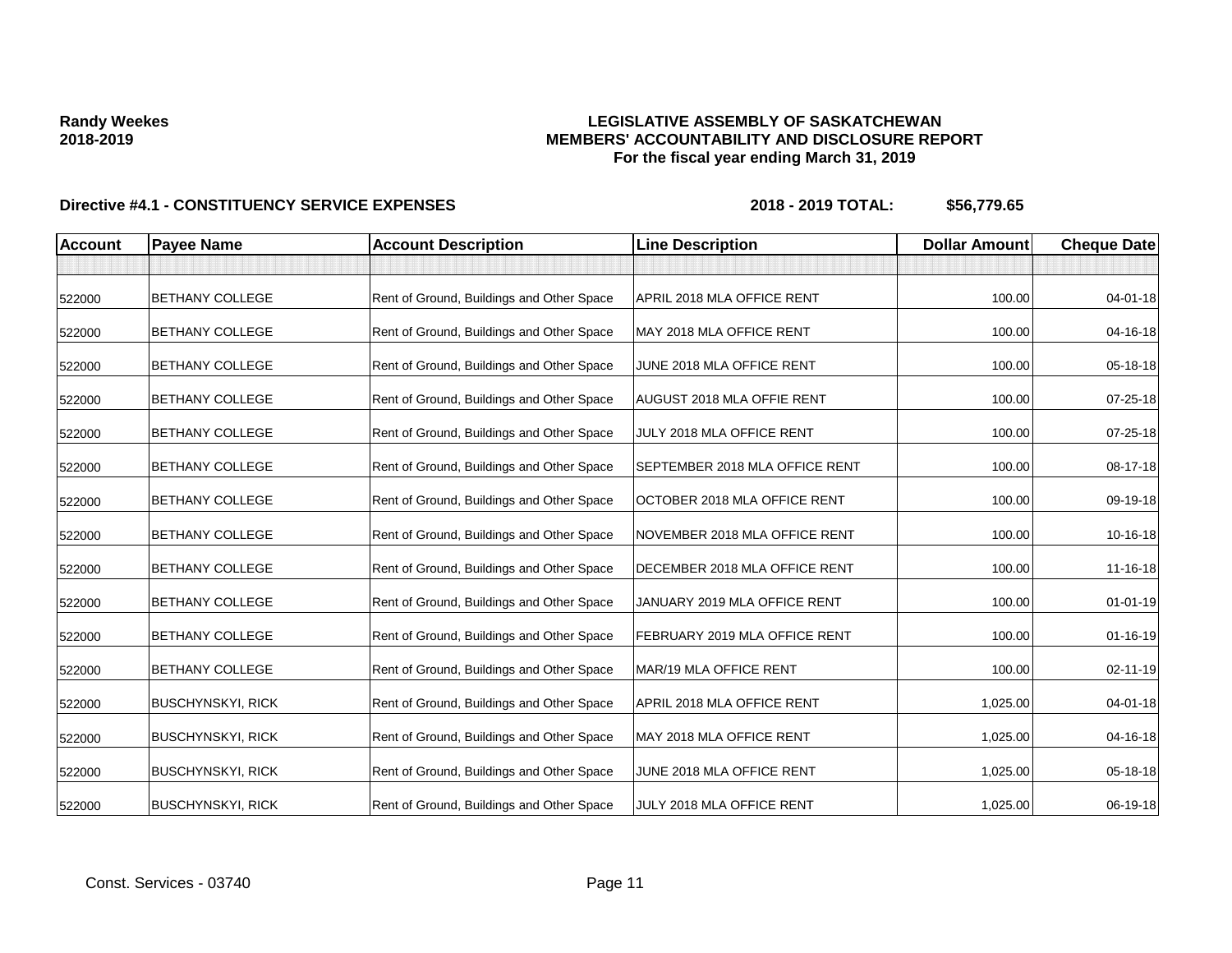## **LEGISLATIVE ASSEMBLY OF SASKATCHEWAN MEMBERS' ACCOUNTABILITY AND DISCLOSURE REPORT For the fiscal year ending March 31, 2019**

| <b>Account</b> | <b>Payee Name</b>                                   | <b>Account Description</b>                | <b>Line Description</b>            | <b>Dollar Amount</b> | <b>Cheque Date</b> |
|----------------|-----------------------------------------------------|-------------------------------------------|------------------------------------|----------------------|--------------------|
|                |                                                     |                                           |                                    |                      |                    |
| 522000         | <b>BUSCHYNSKYI, RICK</b>                            | Rent of Ground, Buildings and Other Space | <b>AUGUST 2018 MLA OFFICE RENT</b> | 1,025.00             | 07-18-18           |
| 522000         | <b>BUSCHYNSKYI, RICK</b>                            | Rent of Ground, Buildings and Other Space | SEPTEMBER 2018 MLA OFFICE RENT     | 1,025.00             | 08-17-18           |
| 522000         | <b>BUSCHYNSKYI, RICK</b>                            | Rent of Ground, Buildings and Other Space | OCTOBER 2018 MLA OFFICE RENT       | 1,025.00             | 09-19-18           |
| 522000         | <b>BUSCHYNSKYI, RICK</b>                            | Rent of Ground, Buildings and Other Space | NOVEMBER 2018 MLA OFFICE RENT      | 1,025.00             | 10-16-18           |
| 522000         | <b>BUSCHYNSKYI, RICK</b>                            | Rent of Ground, Buildings and Other Space | DECEMBER 2018 MLA OFFICE RENT      | 1,025.00             | 11-16-18           |
| 522000         | <b>BUSCHYNSKYI, RICK</b>                            | Rent of Ground, Buildings and Other Space | JANUARY 2019 MLA OFFICE RENT       | 1,100.00             | 12-18-18           |
| 522000         | <b>BUSCHYNSKYI, RICK</b>                            | Rent of Ground, Buildings and Other Space | FEBRUARY 2019 MLA OFFICE RENT      | 1,100.00             | $01 - 15 - 19$     |
| 522000         | <b>BUSCHYNSKYI, RICK</b>                            | Rent of Ground, Buildings and Other Space | MARCH 2019 MLA OFFICE RENT         | 1,100.00             | 03-01-19           |
| 522000         | WEEKES, RANDALL P.                                  | Rent of Ground, Buildings and Other Space | <b>REIMB: HALL RENTALS</b>         | 516.30               | 02-01-19           |
| 522000         | WEEKES, RANDALL P.                                  | Rent of Ground, Buildings and Other Space | <b>REIMB: HALL RENTALS</b>         | 50.00                | $02 - 01 - 19$     |
| 522200         | MINISTER OF FINANCE-MINISTRY<br>OF CENTRAL SERVICES | Rent of Photocopiers                      | <b>COPIER CHARGES</b>              | 100.00               | 12-01-18           |
| 522200         | <b>SUCCESS OFFICE SYSTEMS</b>                       | <b>Rent of Photocopiers</b>               | <b>COPIER CHARGES</b>              | 192.67               | 05-03-18           |
| 522200         | <b>SUCCESS OFFICE SYSTEMS</b>                       | Rent of Photocopiers                      | <b>COPIER CHARGES</b>              | 527.45               | $07 - 01 - 18$     |
| 522200         | <b>SUCCESS OFFICE SYSTEMS</b>                       | Rent of Photocopiers                      | <b>COPIER CHARGES</b>              | 323.28               | 07-13-18           |
| 522200         | <b>SUCCESS OFFICE SYSTEMS</b>                       | Rent of Photocopiers                      | <b>COPIER CHARGES</b>              | 161.47               | 09-01-18           |
| 522200         | <b>SUCCESS OFFICE SYSTEMS</b>                       | Rent of Photocopiers                      | <b>COPIER CHARGES</b>              | 499.47               | 09-05-18           |
| 522200         | <b>SUCCESS OFFICE SYSTEMS</b>                       | Rent of Photocopiers                      | <b>COPIER CHARGES</b>              | 181.80               | 10-04-18           |
| 522200         | <b>SUCCESS OFFICE SYSTEMS</b>                       | <b>Rent of Photocopiers</b>               | <b>COPIER CHARGES</b>              | 160.79               | 11-07-18           |
| 522200         | <b>SUCCESS OFFICE SYSTEMS</b>                       | Rent of Photocopiers                      | <b>COPIER CHARGES</b>              | 203.32               | $01 - 01 - 19$     |
| 522200         | <b>SUCCESS OFFICE SYSTEMS</b>                       | Rent of Photocopiers                      | <b>COPIER CHARGES</b>              | 133.75               | $01 - 02 - 19$     |
| 522200         | <b>SUCCESS OFFICE SYSTEMS</b>                       | <b>Rent of Photocopiers</b>               | <b>COPIER CHARGES</b>              | 443.95               | $02 - 01 - 19$     |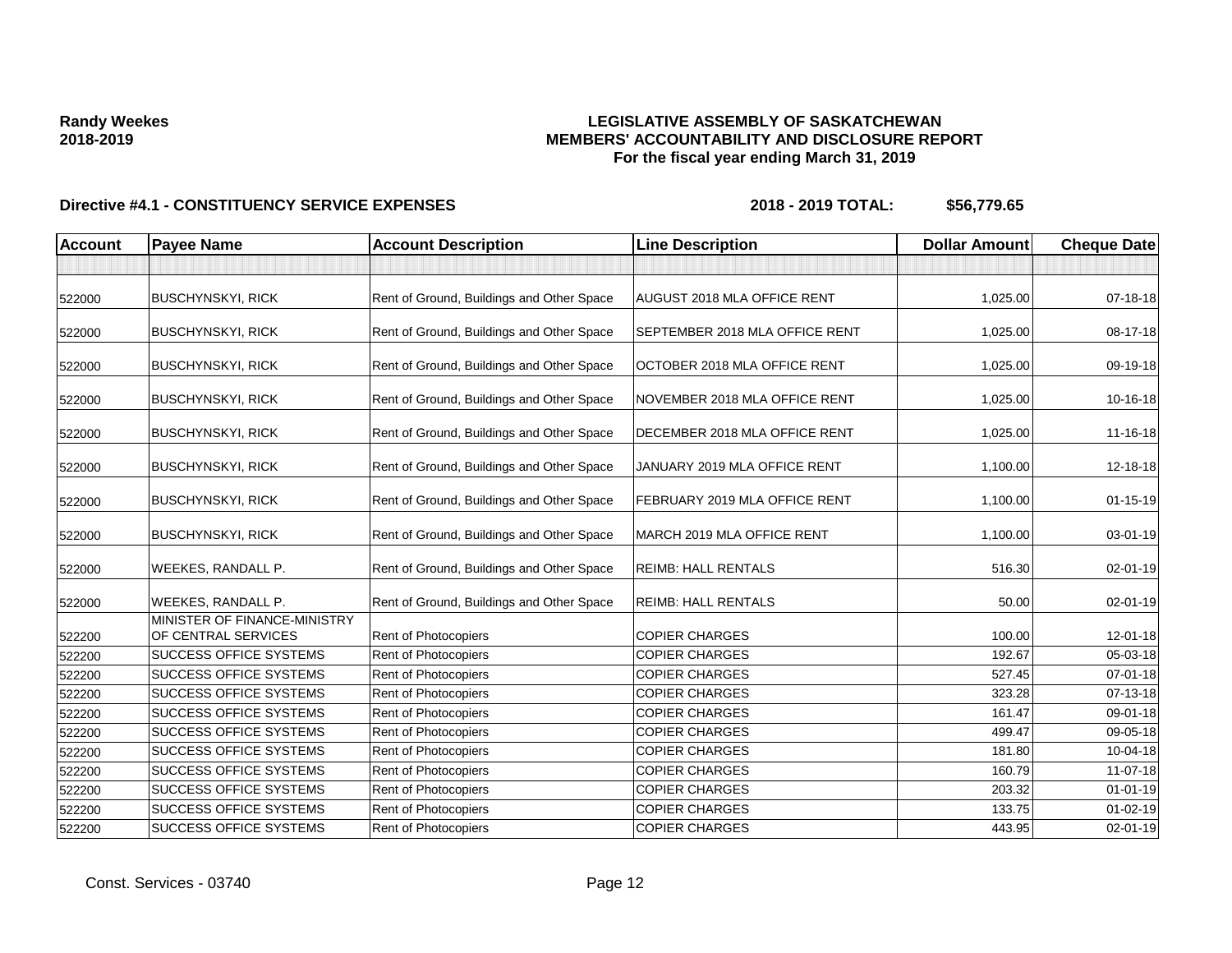## **LEGISLATIVE ASSEMBLY OF SASKATCHEWAN MEMBERS' ACCOUNTABILITY AND DISCLOSURE REPORT For the fiscal year ending March 31, 2019**

| <b>Account</b> | <b>Payee Name</b>                                   | <b>Account Description</b>           | <b>Line Description</b>            | <b>Dollar Amount</b> | <b>Cheque Date</b> |
|----------------|-----------------------------------------------------|--------------------------------------|------------------------------------|----------------------|--------------------|
|                |                                                     |                                      |                                    |                      |                    |
| 522200         | <b>SUCCESS OFFICE SYSTEMS</b>                       | Rent of Photocopiers                 | <b>COPIER CHARGES</b>              | 142.02               | $03 - 01 - 19$     |
| 522300         | <b>FICK'S SMALL ENGINE</b>                          | Rent of Other Equipment and Material | <b>EQUIPMENT RENTAL</b>            | 62.49                | 07-04-18           |
|                |                                                     |                                      | INSURANCE POLICY OCTOBER 20 2018 - |                      |                    |
| 522500         | PERDUE AGENCIES LTD.                                | <b>Insurance Premiums</b>            | OCTOBER 20, 2019                   | 524.70               | $10 - 01 - 18$     |
| 522700         | <b>SASKPOWER CORPORATION</b>                        | Utilities - Electricity and Nat Gas  | 500000602846 APRIL 18, 2018        | 62.50                | 05-01-18           |
| 522700         | SASKPOWER CORPORATION                               | Utilities - Electricity and Nat Gas  | 500000602846 MAY 16, 2018          | 52.61                | 05-16-18           |
| 522700         | <b>SASKPOWER CORPORATION</b>                        | Utilities - Electricity and Nat Gas  | 500000602846 JUNE 18, 2018         | 59.16                | $07 - 01 - 18$     |
| 522700         | <b>SASKPOWER CORPORATION</b>                        | Utilities - Electricity and Nat Gas  | 500000602846 JULY 18, 2018         | 53.99                | 08-01-18           |
| 522700         | SASKPOWER CORPORATION                               | Utilities - Electricity and Nat Gas  | 500000602846 AUGUST 20, 2018       | 29.33                | 09-01-18           |
| 522700         | <b>SASKPOWER CORPORATION</b>                        | Utilities - Electricity and Nat Gas  | 500000602846 SEPTEMBER 18, 2018    | 61.89                | $10 - 01 - 18$     |
| 522700         | <b>SASKPOWER CORPORATION</b>                        | Utilities - Electricity and Nat Gas  | 500000602846 OCTOBER 17, 2018      | 58.70                | $10-17-18$         |
| 522700         | <b>SASKPOWER CORPORATION</b>                        | Utilities - Electricity and Nat Gas  | 500000602846 NOVEMBER 19, 2018     | 41.97                | 12-01-18           |
| 522700         | <b>SASKPOWER CORPORATION</b>                        | Utilities - Electricity and Nat Gas  | 500000602846 JANUARY 17, 2019      | 59.34                | $02 - 01 - 19$     |
| 522700         | SASKPOWER CORPORATION                               | Utilities - Electricity and Nat Gas  | 500000602846 DECEMBER 17, 2018     | 63.72                | 02-01-19           |
| 522700         | SASKPOWER CORPORATION                               | Utilities - Electricity and Nat Gas  | 500000602846 FEBRUARY 15, 2019     | 57.84                | 03-01-19           |
| 522700         | <b>SASKPOWER CORPORATION</b>                        | Utilities - Electricity and Nat Gas  | 500000602846 MARCH 18, 2019        | 61.09                | 03-18-19           |
| 525000         | MINISTER OF FINANCE-MINISTRY<br>OF CENTRAL SERVICES | Postal, Courier, Freight and Related | MAY 2018 MAIL SERVICES             | 961.48               | 06-18-18           |
| 525000         | MINISTER OF FINANCE-MINISTRY<br>OF CENTRAL SERVICES | Postal, Courier, Freight and Related | <b>AUGUST 2018 MAIL SERVICES</b>   | 987.68               | $10-10-18$         |
| 525000         | MINISTER OF FINANCE-MINISTRY<br>OF CENTRAL SERVICES | Postal, Courier, Freight and Related | NOVEMBER 2018 MAIL SERVICES        | 827.62               | 12-18-18           |
| 525000         | WEEKES, RANDALL P.                                  | Postal, Courier, Freight and Related | <b>REIMB: POSTAGE</b>              | 8.08                 | 04-03-18           |
| 525000         | WEEKES, RANDALL P.                                  | Postal, Courier, Freight and Related | <b>REIMB: POSTAGE</b>              | 17.70                | 04-04-18           |
| 525000         | WEEKES, RANDALL P.                                  | Postal, Courier, Freight and Related | <b>REIMB: POSTAGE</b>              | 273.00               | $05 - 01 - 18$     |
| 525000         | WEEKES, RANDALL P.                                  | Postal, Courier, Freight and Related | <b>REIMB: POSTAGE</b>              | 333.85               | 06-01-18           |
| 525000         | WEEKES, RANDALL P.                                  | Postal, Courier, Freight and Related | <b>REIMB: POSTAGE</b>              | 22.26                | $07 - 01 - 18$     |
| 525000         | WEEKES, RANDALL P.                                  | Postal, Courier, Freight and Related | <b>REIMB: POSTAGE</b>              | 12.39                | $07 - 01 - 18$     |
| 525000         | WEEKES, RANDALL P.                                  | Postal, Courier, Freight and Related | <b>REIMB: POSTAGE</b>              | 45.58                | $07 - 01 - 18$     |
| 525000         | WEEKES, RANDALL P.                                  | Postal, Courier, Freight and Related | <b>REIMB: POSTAGE</b>              | 33.60                | 07-04-18           |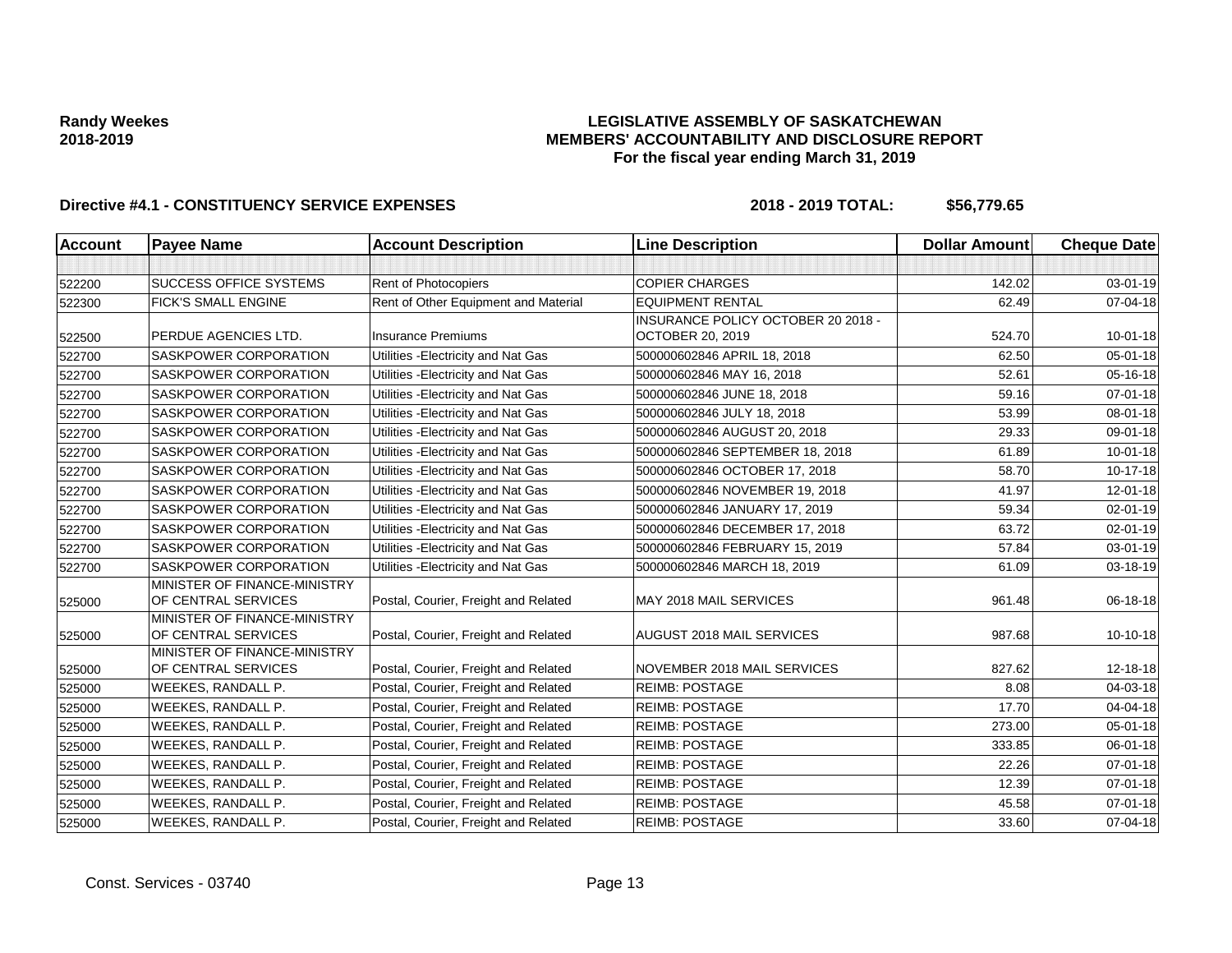## **LEGISLATIVE ASSEMBLY OF SASKATCHEWAN MEMBERS' ACCOUNTABILITY AND DISCLOSURE REPORT For the fiscal year ending March 31, 2019**

| Account | <b>Payee Name</b>            | <b>Account Description</b>           | <b>Line Description</b>                                     | <b>Dollar Amount</b> | <b>Cheque Date</b> |
|---------|------------------------------|--------------------------------------|-------------------------------------------------------------|----------------------|--------------------|
|         |                              |                                      |                                                             |                      |                    |
| 525000  | WEEKES, RANDALL P.           | Postal, Courier, Freight and Related | <b>REIMB: POSTAGE</b>                                       | 9.14                 | 08-01-18           |
| 525000  | WEEKES, RANDALL P.           | Postal, Courier, Freight and Related | <b>REIMB: POSTAGE</b>                                       | 1,260.00             | 08-01-18           |
| 525000  | WEEKES, RANDALL P.           | Postal, Courier, Freight and Related | <b>REIMB: POSTAGE</b>                                       | 87.61                | 08-14-18           |
| 525000  | WEEKES, RANDALL P.           | Postal, Courier, Freight and Related | <b>REIMB: POSTAGE</b>                                       | 31.16                | 09-01-18           |
| 525000  | <b>WEEKES, RANDALL P.</b>    | Postal, Courier, Freight and Related | <b>REIMB: POSTAGE</b>                                       | 37.31                | 09-01-18           |
| 525000  | WEEKES, RANDALL P.           | Postal, Courier, Freight and Related | <b>REIMB: POSTAGE</b>                                       | 79.16                | 09-14-18           |
| 525000  | WEEKES, RANDALL P.           | Postal, Courier, Freight and Related | <b>REIMB: POSTAGE</b>                                       | 33.78                | 09-14-18           |
| 525000  | WEEKES, RANDALL P.           | Postal, Courier, Freight and Related | <b>REIMB: POSTAGE</b>                                       | 29.24                | $10 - 01 - 18$     |
| 525000  | WEEKES, RANDALL P.           | Postal, Courier, Freight and Related | <b>REIMB: POSTAGE</b>                                       | 367.50               | $10 - 01 - 18$     |
| 525000  | WEEKES, RANDALL P.           | Postal, Courier, Freight and Related | <b>REIMB: POSTAGE</b>                                       | 936.21               | 10-26-18           |
| 525000  | WEEKES, RANDALL P.           | Postal, Courier, Freight and Related | <b>REIMB: POSTAGE</b>                                       | 59.64                | 12-01-18           |
| 525000  | WEEKES, RANDALL P.           | Postal, Courier, Freight and Related | <b>REIMB: POSTAGE</b>                                       | 6.20                 | $01 - 01 - 19$     |
| 525000  | WEEKES, RANDALL P.           | Postal, Courier, Freight and Related | <b>REIMB: POSTAGE</b>                                       | 650.72               | $01 - 01 - 19$     |
| 525000  | WEEKES, RANDALL P.           | Postal, Courier, Freight and Related | <b>REIMB: POSTAGE</b>                                       | 19.36                | $01 - 01 - 19$     |
| 525000  | WEEKES, RANDALL P.           | Postal, Courier, Freight and Related | <b>REIMB: POSTAGE</b>                                       | 332.48               | $02 - 01 - 19$     |
| 525000  | WEEKES, RANDALL P.           | Postal, Courier, Freight and Related | <b>REIMB: POSTAGE</b>                                       | 101.79               | $02 - 01 - 19$     |
| 525000  | WEEKES, RANDALL P.           | Postal, Courier, Freight and Related | <b>REIMB: POSTAGE</b>                                       | 27.75                | 02-07-19           |
| 525000  | WEEKES, RANDALL P.           | Postal, Courier, Freight and Related | <b>REIMB: POSTAGE</b>                                       | 199.50               | 02-14-19           |
| 525000  | WEEKES, RANDALL P.           | Postal, Courier, Freight and Related | <b>REIMB: POSTAGE</b>                                       | 3.28                 | $03 - 01 - 19$     |
| 528000  | <b>BIGGAR LEISURE CENTRE</b> | <b>Support Services</b>              | <b>TECHNICAL SERVICE</b>                                    | 84.80                | 06-01-18           |
| 529000  | <b>BIGGAR LEISURE CENTRE</b> | <b>General Contractual Services</b>  | <b>CABLE REPAIR</b>                                         | 21.20                | $07 - 01 - 18$     |
| 529000  | HINSE, ALEXANDER             | <b>General Contractual Services</b>  | <b>SIGN INSTALLATION</b>                                    | 450.00               | $07 - 11 - 18$     |
| 529000  | HINSE, ALEXANDER             | <b>General Contractual Services</b>  | INSTALLATION & CONSTRUCTION OF<br><b>SIGNS &amp; FRAMES</b> | 180.00               | 08-01-18           |
| 529000  | HINSE, ALEXANDER             | <b>General Contractual Services</b>  | <b>OFFICE SIGN REPAIR</b>                                   | 45.00                | 10-19-18           |
| 529000  | HINSE, REAL                  | <b>General Contractual Services</b>  | <b>SIGN INSTALLATION</b>                                    | 450.00               | $07 - 11 - 18$     |
| 529200  | WEEKES, RANDALL P.           | Professional Development             | <b>REIMB: MLC REGISTRATION</b>                              | 492.14               | 07-01-18           |
| 530300  | MARU GROUP CANADA INC.       | Primary Research/Focus group         | AD HOC CONSULTING - BRAND<br><b>HEALTH/TRACKING U&amp;A</b> | 632.98               | 08-01-18           |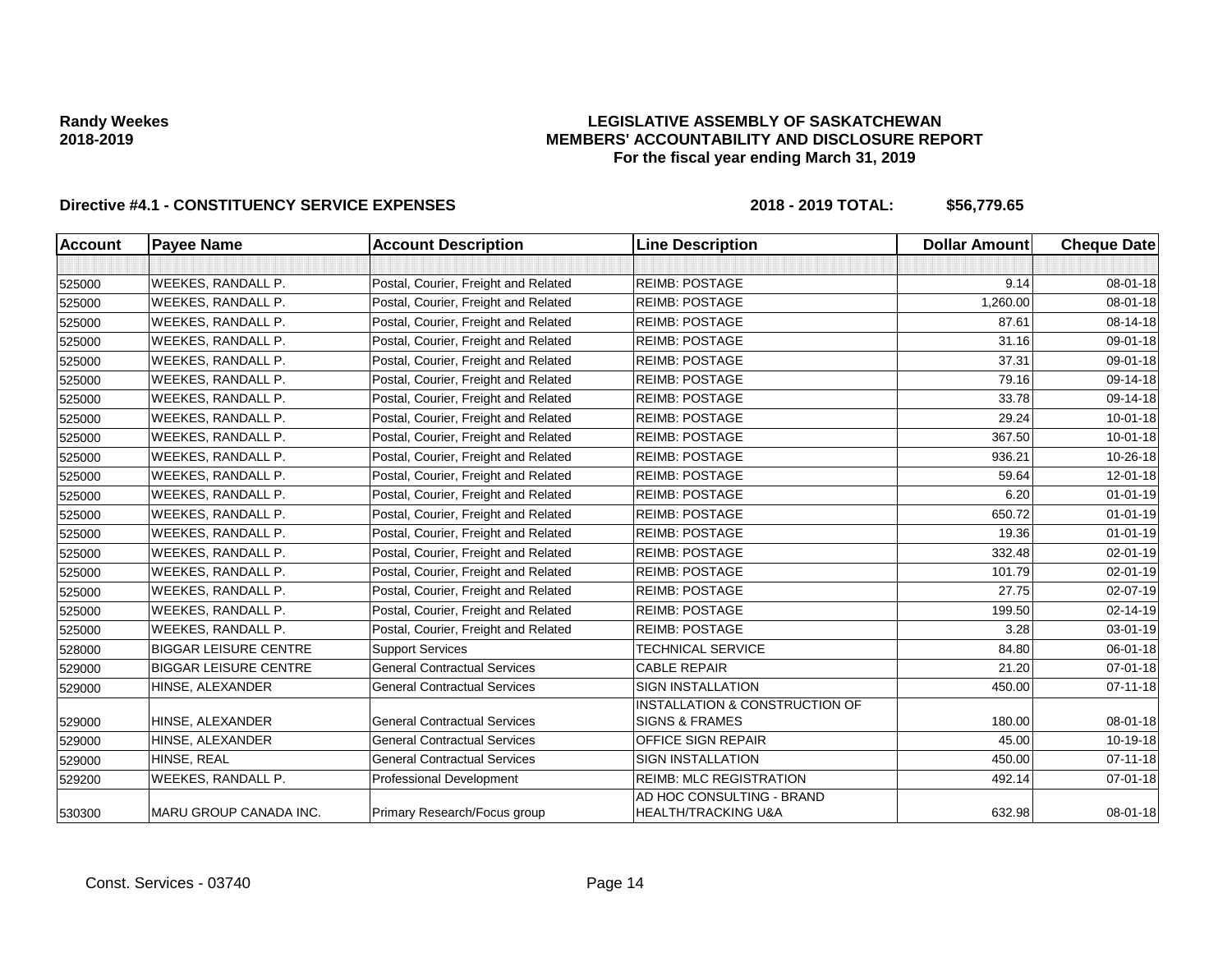## **LEGISLATIVE ASSEMBLY OF SASKATCHEWAN MEMBERS' ACCOUNTABILITY AND DISCLOSURE REPORT For the fiscal year ending March 31, 2019**

| <b>Account</b> | <b>Payee Name</b>                                    | <b>Account Description</b>   | <b>Line Description</b>                        | <b>Dollar Amount</b> | <b>Cheque Date</b> |
|----------------|------------------------------------------------------|------------------------------|------------------------------------------------|----------------------|--------------------|
|                |                                                      |                              |                                                |                      |                    |
| 530300         | MARU GROUP CANADA INC.                               | Primary Research/Focus group | AD HOC CONSULTING-BRAND<br>HEALTH/TRACKING/U&A | 632.98               | $10 - 01 - 18$     |
| 530300         | <b>MARU GROUP CANADA INC.</b>                        | Primary Research/Focus group | <b>GROUP AD HOC CONSULTING</b>                 | 632.98               | $11-01-18$         |
| 530300         | MARU GROUP CANADA INC.                               | Primary Research/Focus group | GROUP AD AD CONSULTING                         | 632.98               | 12-01-18           |
| 530500         | ASQUITH, TOWN OF                                     | Media Placement              | <b>ADVERTISING</b>                             | 100.00               | 09-01-18           |
| 530500         | <b>BIGGAR NATIONALS SENIOR</b><br><b>HOCKEY CLUB</b> | Media Placement              | <b>ADVERTISING</b>                             | 294.21               | 10-23-18           |
| 530500         | <b>BIGGAR NATIONALS SENIOR</b><br><b>HOCKEY CLUB</b> | Media Placement              | <b>ADVERTISING</b>                             | 100.00               | 12-01-18           |
| 530500         | <b>BIGGAR RECREATION VALLEY INC.</b>                 | Media Placement              | <b>ADVERTISING</b>                             | 200.00               | $07 - 02 - 18$     |
| 530500         | <b>BIGGAR, TOWN OF</b>                               | Media Placement              | <b>ADVERTISING</b>                             | 150.00               | 01-08-19           |
| 530500         | <b>CREATIVE FIRE</b>                                 | Media Placement              | <b>ADVERTISING</b>                             | 1,061.20             | 08-17-18           |
| 530500         | <b>CREATIVE FIRE</b>                                 | Media Placement              | <b>ADVERTISING</b>                             | 2,316.03             | $12 - 01 - 18$     |
| 530500         | HAGUE, TOWN OF                                       | Media Placement              | <b>ADVERTISING</b>                             | 100.00               | 05-08-18           |
| 530500         | <b>INDEPENDENT PRINTERS LTD.</b>                     | Media Placement              | <b>ADVERTISING</b>                             | 45.00                | 05-01-18           |
| 530500         | <b>INDEPENDENT PRINTERS LTD.</b>                     | Media Placement              | <b>ADVERTISING</b>                             | 45.00                | 05-01-18           |
| 530500         | <b>INDEPENDENT PRINTERS LTD.</b>                     | Media Placement              | <b>ADVERTISING</b>                             | 45.00                | $05 - 01 - 18$     |
| 530500         | <b>INDEPENDENT PRINTERS LTD.</b>                     | Media Placement              | <b>ADVERTISING</b>                             | 45.00                | $05 - 01 - 18$     |
| 530500         | <b>INDEPENDENT PRINTERS LTD.</b>                     | Media Placement              | <b>ADVERTISING</b>                             | 45.00                | 06-01-18           |
| 530500         | <b>INDEPENDENT PRINTERS LTD.</b>                     | Media Placement              | <b>ADVERTISING</b>                             | 45.00                | 06-01-18           |
| 530500         | <b>INDEPENDENT PRINTERS LTD.</b>                     | Media Placement              | <b>ADVERTISING</b>                             | 45.00                | 06-01-18           |
| 530500         | <b>INDEPENDENT PRINTERS LTD.</b>                     | Media Placement              | <b>ADVERTISING</b>                             | 45.00                | 06-01-18           |
| 530500         | <b>INDEPENDENT PRINTERS LTD.</b>                     | Media Placement              | <b>ADVERTISING</b>                             | 45.00                | 06-01-18           |
| 530500         | <b>INDEPENDENT PRINTERS LTD.</b>                     | Media Placement              | <b>ADVERTISING</b>                             | 45.00                | 07-01-18           |
| 530500         | <b>INDEPENDENT PRINTERS LTD.</b>                     | Media Placement              | <b>ADVERTISING</b>                             | 45.00                | 07-01-18           |
| 530500         | INDEPENDENT PRINTERS LTD.                            | Media Placement              | ADVERTISING - NO GST                           | 25.00                | 07-01-18           |
| 530500         | <b>INDEPENDENT PRINTERS LTD.</b>                     | Media Placement              | <b>ADVERTISING</b>                             | 45.00                | 07-01-18           |
| 530500         | <b>INDEPENDENT PRINTERS LTD.</b>                     | Media Placement              | <b>ADVERTISING</b>                             | 45.00                | 07-01-18           |
| 530500         | <b>INDEPENDENT PRINTERS LTD.</b>                     | Media Placement              | <b>ADVERTISING</b>                             | 45.00                | 08-01-18           |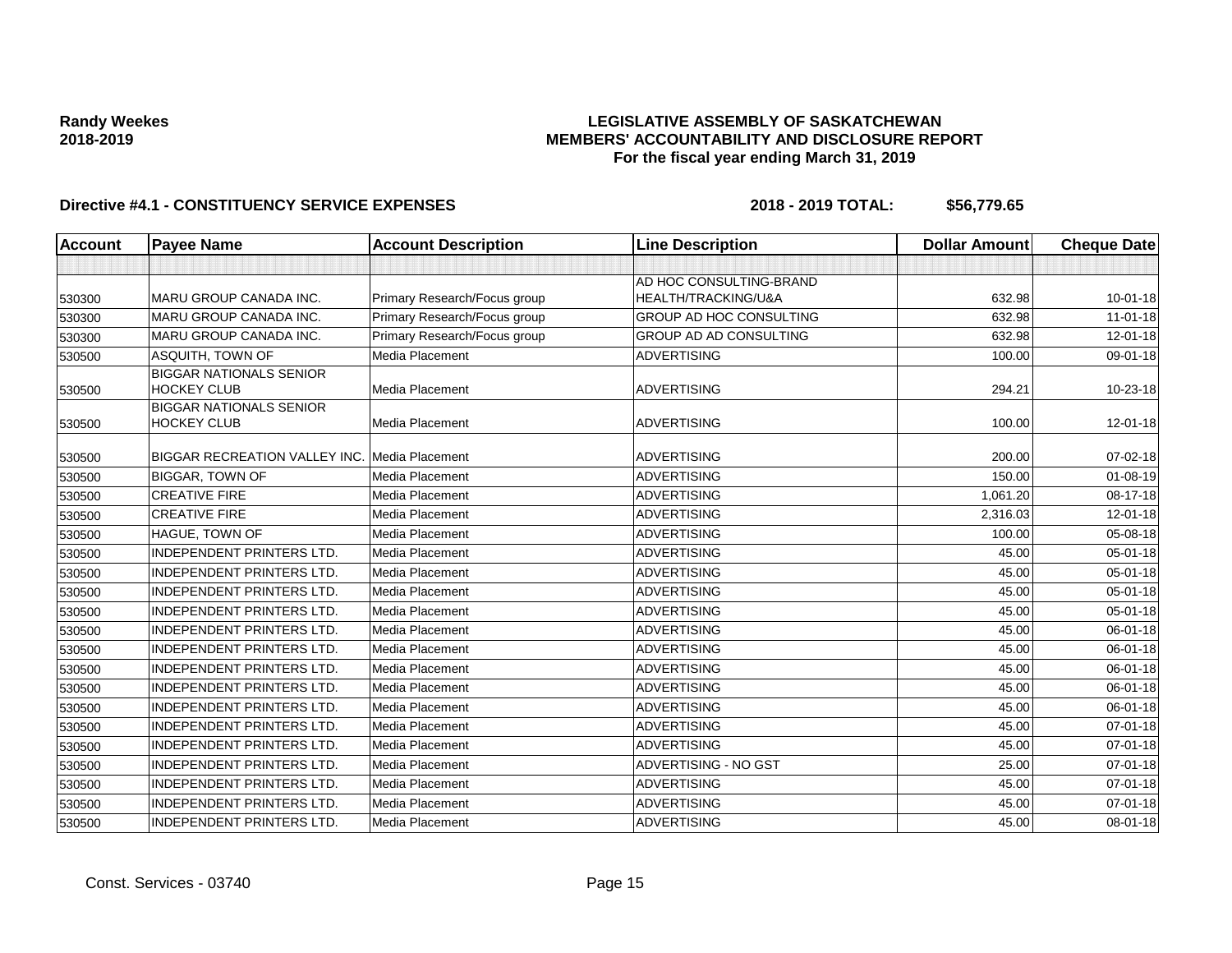## **LEGISLATIVE ASSEMBLY OF SASKATCHEWAN MEMBERS' ACCOUNTABILITY AND DISCLOSURE REPORT For the fiscal year ending March 31, 2019**

| <b>Account</b> | <b>Payee Name</b>                | <b>Account Description</b> | <b>Line Description</b> | <b>Dollar Amount</b> | <b>Cheque Date</b> |
|----------------|----------------------------------|----------------------------|-------------------------|----------------------|--------------------|
|                |                                  |                            |                         |                      |                    |
| 530500         | <b>INDEPENDENT PRINTERS LTD.</b> | Media Placement            | <b>ADVERTISING</b>      | 45.00                | 08-01-18           |
| 530500         | <b>INDEPENDENT PRINTERS LTD.</b> | Media Placement            | <b>ADVERTISING</b>      | 45.00                | 09-01-18           |
| 530500         | <b>INDEPENDENT PRINTERS LTD.</b> | Media Placement            | <b>ADVERTISING</b>      | 45.00                | 09-01-18           |
| 530500         | <b>INDEPENDENT PRINTERS LTD.</b> | Media Placement            | <b>ADVERTISING</b>      | 45.00                | 09-01-18           |
| 530500         | <b>INDEPENDENT PRINTERS LTD.</b> | Media Placement            | <b>ADVERTISING</b>      | 45.00                | 09-01-18           |
| 530500         | <b>INDEPENDENT PRINTERS LTD.</b> | Media Placement            | <b>ADVERTISING</b>      | 45.00                | $10 - 01 - 18$     |
| 530500         | <b>INDEPENDENT PRINTERS LTD.</b> | Media Placement            | <b>ADVERTISING</b>      | 45.00                | $10 - 01 - 18$     |
| 530500         | <b>INDEPENDENT PRINTERS LTD.</b> | Media Placement            | <b>ADVERTISING</b>      | 45.00                | $10 - 01 - 18$     |
| 530500         | <b>INDEPENDENT PRINTERS LTD.</b> | Media Placement            | <b>ADVERTISING</b>      | 45.00                | $10 - 01 - 18$     |
| 530500         | <b>INDEPENDENT PRINTERS LTD.</b> | Media Placement            | <b>ADVERTISING</b>      | 45.00                | $11-01-18$         |
| 530500         | <b>INDEPENDENT PRINTERS LTD.</b> | Media Placement            | <b>ADVERTISING</b>      | 45.00                | $11-01-18$         |
| 530500         | <b>INDEPENDENT PRINTERS LTD.</b> | Media Placement            | <b>ADVERTISING</b>      | 45.00                | $11-01-18$         |
| 530500         | <b>INDEPENDENT PRINTERS LTD.</b> | Media Placement            | <b>ADVERTISING</b>      | 45.00                | $11-01-18$         |
| 530500         | <b>INDEPENDENT PRINTERS LTD.</b> | Media Placement            | <b>ADVERTISING</b>      | 45.00                | 12-01-18           |
| 530500         | <b>INDEPENDENT PRINTERS LTD.</b> | Media Placement            | <b>ADVERTISING</b>      | 45.00                | 12-01-18           |
| 530500         | <b>INDEPENDENT PRINTERS LTD.</b> | Media Placement            | <b>ADVERTISING</b>      | 45.00                | 12-01-18           |
| 530500         | <b>INDEPENDENT PRINTERS LTD.</b> | Media Placement            | <b>ADVERTISING</b>      | 45.00                | 12-01-18           |
| 530500         | <b>INDEPENDENT PRINTERS LTD.</b> | Media Placement            | <b>ADVERTISING</b>      | 45.00                | 12-01-18           |
| 530500         | <b>INDEPENDENT PRINTERS LTD.</b> | Media Placement            | <b>ADVERTISING</b>      | 168.00               | $01 - 01 - 19$     |
| 530500         | <b>INDEPENDENT PRINTERS LTD.</b> | Media Placement            | <b>ADVERTISING</b>      | 45.00                | $01 - 01 - 19$     |
| 530500         | <b>INDEPENDENT PRINTERS LTD.</b> | Media Placement            | <b>ADVERTISING</b>      | 45.00                | $01 - 01 - 19$     |
| 530500         | <b>INDEPENDENT PRINTERS LTD.</b> | Media Placement            | <b>ADVERTISING</b>      | 45.00                | $01 - 01 - 19$     |
| 530500         | <b>INDEPENDENT PRINTERS LTD.</b> | Media Placement            | <b>ADVERTISING</b>      | 84.00                | 02-01-19           |
| 530500         | <b>INDEPENDENT PRINTERS LTD.</b> | Media Placement            | <b>ADVERTISING</b>      | 45.00                | 02-01-19           |
| 530500         | INDEPENDENT PRINTERS LTD.        | Media Placement            | <b>ADVERTISING</b>      | 45.00                | 02-01-19           |
| 530500         | <b>INDEPENDENT PRINTERS LTD.</b> | Media Placement            | <b>ADVERTISING</b>      | 45.00                | 02-01-19           |
| 530500         | <b>INDEPENDENT PRINTERS LTD.</b> | Media Placement            | <b>ADVERTISING</b>      | 45.00                | 02-01-19           |
| 530500         | <b>INDEPENDENT PRINTERS LTD.</b> | Media Placement            | <b>ADVERTISING</b>      | 45.00                | 02-01-19           |
| 530500         | <b>INDEPENDENT PRINTERS LTD.</b> | Media Placement            | <b>ADVERTISING</b>      | 45.00                | 03-01-19           |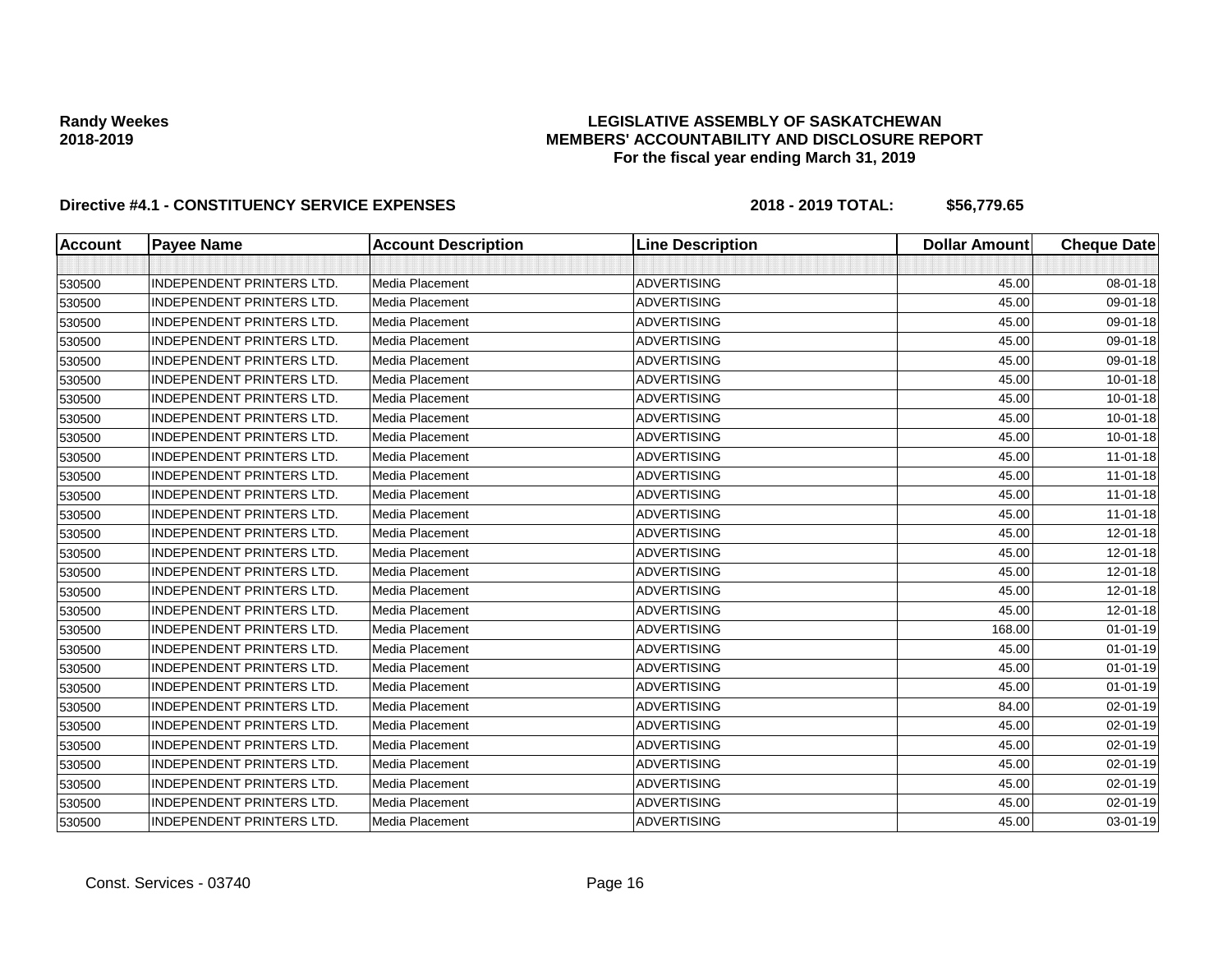## **LEGISLATIVE ASSEMBLY OF SASKATCHEWAN MEMBERS' ACCOUNTABILITY AND DISCLOSURE REPORT For the fiscal year ending March 31, 2019**

| <b>Account</b> | <b>Payee Name</b>                | <b>Account Description</b> | <b>Line Description</b> | <b>Dollar Amount</b> | <b>Cheque Date</b> |
|----------------|----------------------------------|----------------------------|-------------------------|----------------------|--------------------|
|                |                                  |                            |                         |                      |                    |
| 530500         | <b>INDEPENDENT PRINTERS LTD.</b> | Media Placement            | <b>ADVERTISING</b>      | 45.00                | 03-01-19           |
| 530500         | <b>INDEPENDENT PRINTERS LTD.</b> | Media Placement            | <b>ADVERTISING</b>      | 45.00                | 03-01-19           |
| 530500         | <b>INDEPENDENT PRINTERS LTD.</b> | Media Placement            | <b>ADVERTISING</b>      | 45.00                | 03-01-19           |
| 530500         | <b>JENSON PUBLISHING</b>         | Media Placement            | <b>ADVERTISING</b>      | 38.00                | 04-05-18           |
| 530500         | <b>JENSON PUBLISHING</b>         | Media Placement            | <b>ADVERTISING</b>      | 38.00                | 04-12-18           |
| 530500         | <b>JENSON PUBLISHING</b>         | Media Placement            | <b>ADVERTISING</b>      | 38.00                | 04-19-18           |
| 530500         | <b>JENSON PUBLISHING</b>         | Media Placement            | <b>ADVERTISING</b>      | 38.00                | 05-01-18           |
| 530500         | <b>JENSON PUBLISHING</b>         | Media Placement            | <b>ADVERTISING</b>      | 38.00                | 05-01-18           |
| 530500         | <b>JENSON PUBLISHING</b>         | Media Placement            | <b>ADVERTISING</b>      | 38.00                | 05-10-18           |
| 530500         | JENSON PUBLISHING                | Media Placement            | <b>ADVERTISING</b>      | 38.00                | 05-17-18           |
| 530500         | <b>JENSON PUBLISHING</b>         | Media Placement            | <b>ADVERTISING</b>      | 38.00                | 05-24-18           |
| 530500         | <b>JENSON PUBLISHING</b>         | Media Placement            | <b>ADVERTISING</b>      | 38.00                | 06-01-18           |
| 530500         | <b>JENSON PUBLISHING</b>         | Media Placement            | <b>ADVERTISING</b>      | 38.00                | 06-07-18           |
| 530500         | <b>JENSON PUBLISHING</b>         | <b>Media Placement</b>     | <b>ADVERTISING</b>      | 38.00                | 07-01-18           |
| 530500         | <b>JENSON PUBLISHING</b>         | Media Placement            | <b>ADVERTISING</b>      | 28.00                | $07 - 01 - 18$     |
| 530500         | <b>JENSON PUBLISHING</b>         | Media Placement            | <b>ADVERTISING</b>      | 28.00                | 07-01-18           |
| 530500         | <b>JENSON PUBLISHING</b>         | Media Placement            | <b>ADVERTISING</b>      | 28.00                | 07-01-18           |
| 530500         | <b>JENSON PUBLISHING</b>         | Media Placement            | <b>ADVERTISING</b>      | 38.00                | 07-01-18           |
| 530500         | <b>JENSON PUBLISHING</b>         | Media Placement            | <b>ADVERTISING</b>      | 38.00                | 07-01-18           |
| 530500         | <b>JENSON PUBLISHING</b>         | Media Placement            | <b>ADVERTISING</b>      | 28.00                | 07-01-18           |
| 530500         | <b>JENSON PUBLISHING</b>         | Media Placement            | <b>ADVERTISING</b>      | 28.00                | 07-01-18           |
| 530500         | <b>JENSON PUBLISHING</b>         | Media Placement            | <b>ADVERTISING</b>      | 28.00                | $07 - 01 - 18$     |
| 530500         | JENSON PUBLISHING                | Media Placement            | <b>ADVERTISING</b>      | 38.00                | 07-05-18           |
| 530500         | <b>JENSON PUBLISHING</b>         | Media Placement            | <b>ADVERTISING</b>      | 38.00                | 07-12-18           |
| 530500         | <b>JENSON PUBLISHING</b>         | Media Placement            | <b>ADVERTISING</b>      | 38.00                | 07-19-18           |
| 530500         | <b>JENSON PUBLISHING</b>         | Media Placement            | <b>ADVERTISING</b>      | 38.00                | 08-01-18           |
| 530500         | <b>JENSON PUBLISHING</b>         | Media Placement            | <b>ADVERTISING</b>      | 38.00                | 08-02-18           |
| 530500         | <b>JENSON PUBLISHING</b>         | Media Placement            | <b>ADVERTISING</b>      | 38.00                | 08-09-18           |
| 530500         | <b>JENSON PUBLISHING</b>         | Media Placement            | <b>ADVERTISING</b>      | 38.00                | 09-01-18           |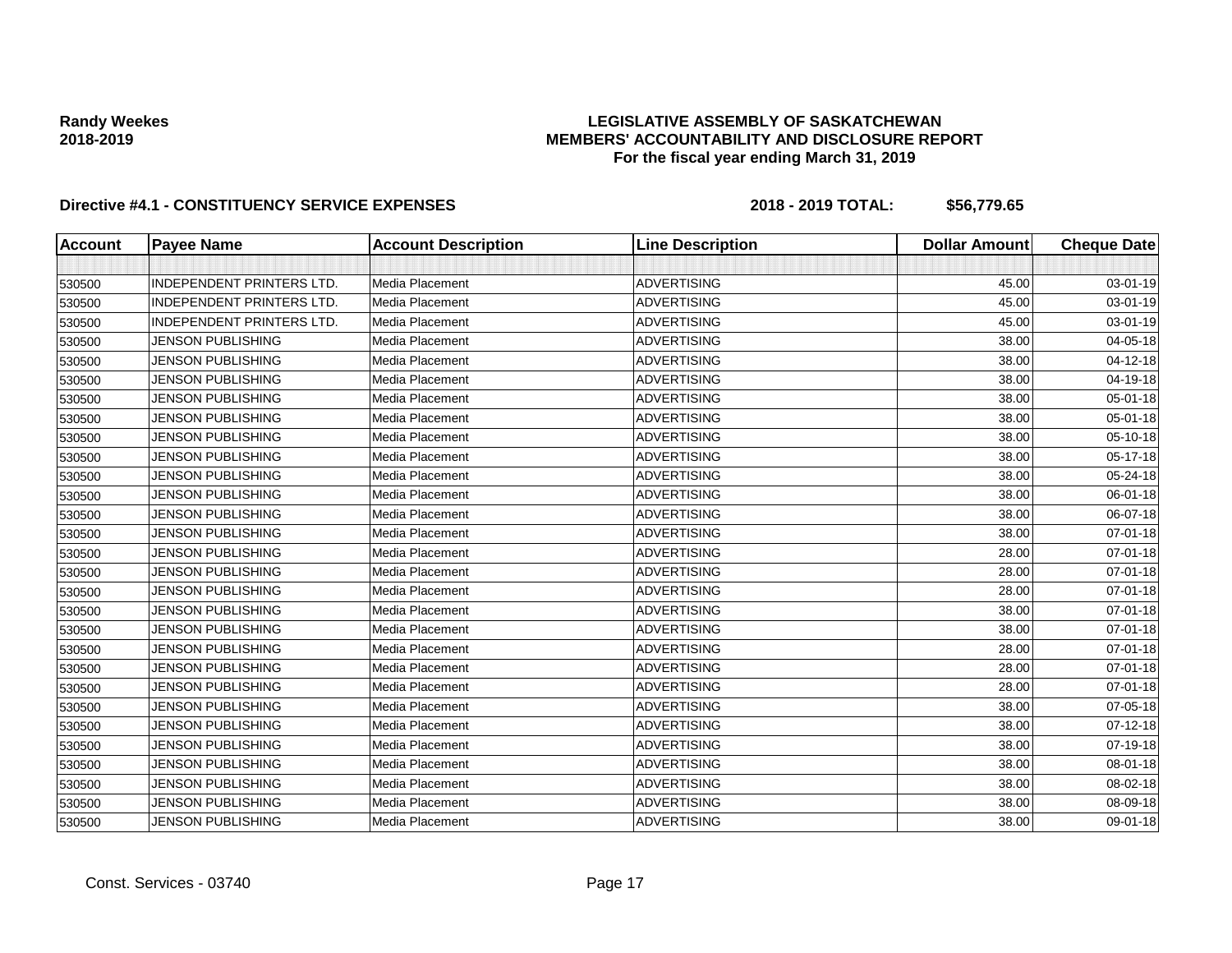## **LEGISLATIVE ASSEMBLY OF SASKATCHEWAN MEMBERS' ACCOUNTABILITY AND DISCLOSURE REPORT For the fiscal year ending March 31, 2019**

| <b>Account</b> | <b>Payee Name</b>        | <b>Account Description</b> | <b>Line Description</b> | <b>Dollar Amount</b> | <b>Cheque Date</b> |
|----------------|--------------------------|----------------------------|-------------------------|----------------------|--------------------|
|                |                          |                            |                         |                      |                    |
| 530500         | <b>JENSON PUBLISHING</b> | Media Placement            | <b>ADVERTISING</b>      | 38.00                | 09-01-18           |
| 530500         | <b>JENSON PUBLISHING</b> | Media Placement            | <b>ADVERTISING</b>      | 38.00                | 09-06-18           |
| 530500         | <b>JENSON PUBLISHING</b> | Media Placement            | <b>ADVERTISING</b>      | 38.00                | 09-13-18           |
| 530500         | <b>JENSON PUBLISHING</b> | Media Placement            | <b>ADVERTISING</b>      | 38.00                | 09-13-18           |
| 530500         | <b>JENSON PUBLISHING</b> | Media Placement            | <b>ADVERTISING</b>      | 71.50                | $10 - 01 - 18$     |
| 530500         | <b>JENSON PUBLISHING</b> | Media Placement            | <b>ADVERTISING</b>      | 38.00                | $10 - 01 - 18$     |
| 530500         | <b>JENSON PUBLISHING</b> | Media Placement            | <b>ADVERTISING</b>      | 38.00                | $10 - 01 - 18$     |
| 530500         | <b>JENSON PUBLISHING</b> | Media Placement            | <b>ADVERTISING</b>      | 38.00                | 10-04-18           |
| 530500         | <b>JENSON PUBLISHING</b> | Media Placement            | <b>ADVERTISING</b>      | 75.00                | 10-04-18           |
| 530500         | <b>JENSON PUBLISHING</b> | Media Placement            | <b>ADVERTISING</b>      | 38.00                | $10 - 11 - 18$     |
| 530500         | <b>JENSON PUBLISHING</b> | Media Placement            | <b>COPIER CHARGES</b>   | 38.00                | 10-18-18           |
| 530500         | <b>JENSON PUBLISHING</b> | Media Placement            | <b>ADVERTISING</b>      | 38.00                | 10-25-18           |
| 530500         | <b>JENSON PUBLISHING</b> | Media Placement            | <b>ADVERTISING</b>      | 38.00                | $11 - 01 - 18$     |
| 530500         | <b>JENSON PUBLISHING</b> | Media Placement            | ADVERTISING             | 105.00               | 11-08-18           |
| 530500         | <b>JENSON PUBLISHING</b> | Media Placement            | <b>ADVERTISING</b>      | 38.00                | 11-08-18           |
| 530500         | <b>JENSON PUBLISHING</b> | Media Placement            | <b>ADVERTISING</b>      | 38.00                | 11-15-18           |
| 530500         | <b>JENSON PUBLISHING</b> | Media Placement            | <b>ADVERTISING</b>      | 38.00                | 11-22-18           |
| 530500         | <b>JENSON PUBLISHING</b> | Media Placement            | <b>ADVERTISING</b>      | 38.00                | 12-01-18           |
| 530500         | <b>JENSON PUBLISHING</b> | Media Placement            | ADVERTISING             | 38.00                | 12-06-18           |
| 530500         | <b>JENSON PUBLISHING</b> | Media Placement            | <b>ADVERTISING</b>      | 38.00                | $01 - 01 - 19$     |
| 530500         | <b>JENSON PUBLISHING</b> | Media Placement            | <b>ADVERTISING</b>      | 12.50                | $01 - 01 - 19$     |
| 530500         | <b>JENSON PUBLISHING</b> | Media Placement            | <b>ADVERTISING</b>      | 38.00                | $01 - 01 - 19$     |
| 530500         | <b>JENSON PUBLISHING</b> | Media Placement            | <b>ADVERTISING</b>      | 134.54               | $01 - 01 - 19$     |
| 530500         | <b>JENSON PUBLISHING</b> | Media Placement            | <b>ADVERTISING</b>      | 12.50                | $01 - 01 - 19$     |
| 530500         | <b>JENSON PUBLISHING</b> | Media Placement            | <b>ADVERTISING</b>      | 38.00                | $01 - 10 - 19$     |
| 530500         | <b>JENSON PUBLISHING</b> | Media Placement            | <b>ADVERTISING</b>      | 38.00                | 02-01-19           |
| 530500         | <b>JENSON PUBLISHING</b> | Media Placement            | ADVERTISING             | 38.00                | 02-01-19           |
| 530500         | <b>JENSON PUBLISHING</b> | Media Placement            | <b>ADVERTISING</b>      | 38.00                | 02-07-19           |
| 530500         | <b>JENSON PUBLISHING</b> | Media Placement            | <b>ADVERTISING</b>      | 38.00                | 02-14-19           |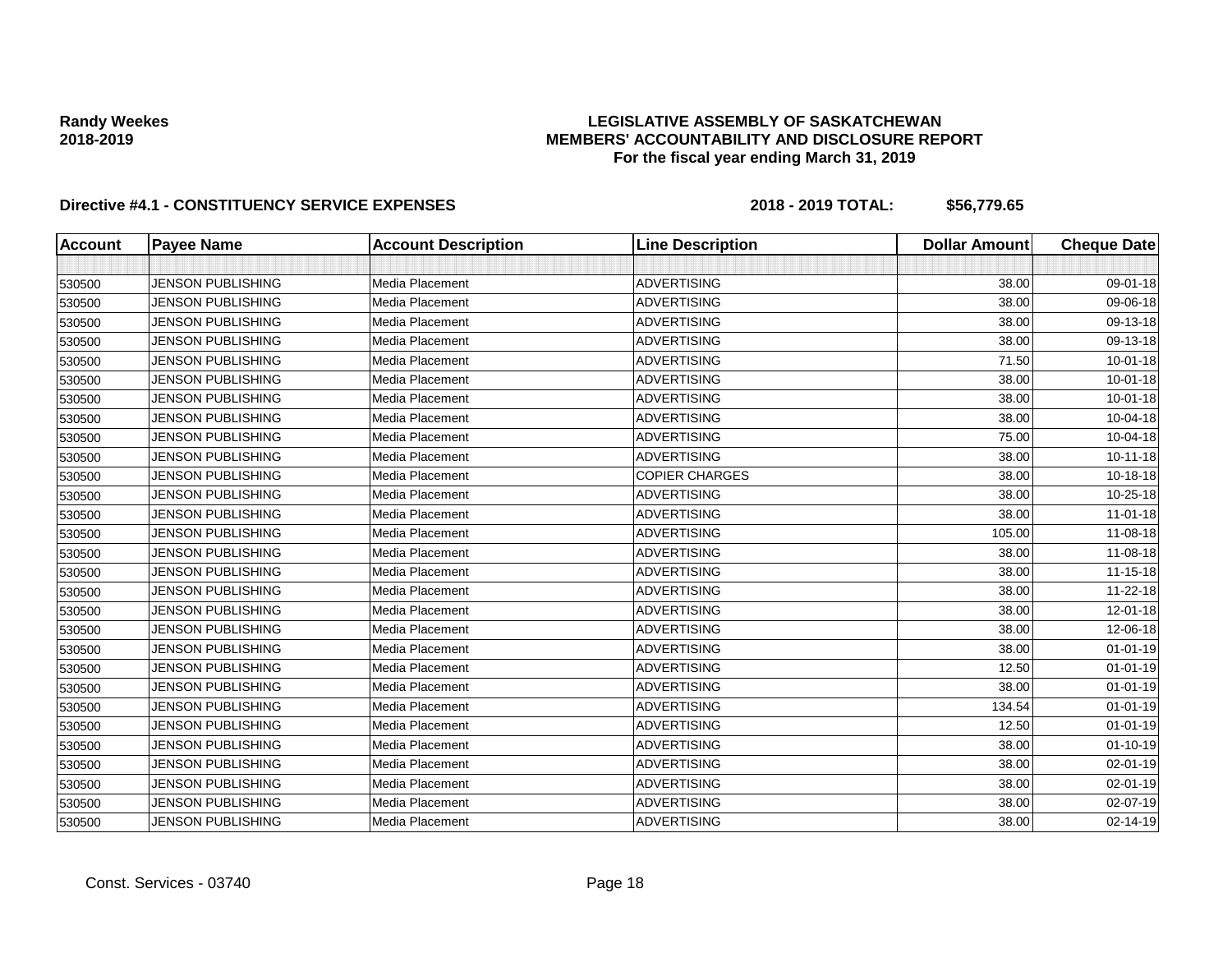## **LEGISLATIVE ASSEMBLY OF SASKATCHEWAN MEMBERS' ACCOUNTABILITY AND DISCLOSURE REPORT For the fiscal year ending March 31, 2019**

| <b>Account</b> | <b>Payee Name</b>                                  | <b>Account Description</b> | <b>Line Description</b>    | <b>Dollar Amount</b> | <b>Cheque Date</b> |
|----------------|----------------------------------------------------|----------------------------|----------------------------|----------------------|--------------------|
|                |                                                    |                            |                            |                      |                    |
| 530500         | <b>JENSON PUBLISHING</b>                           | Media Placement            | <b>ADVERTISING</b>         | 38.00                | 03-01-19           |
| 530500         | <b>JENSON PUBLISHING</b>                           | Media Placement            | <b>ADVERTISING</b>         | 46.66                | 03-01-19           |
| 530500         | <b>JENSON PUBLISHING</b>                           | Media Placement            | <b>ADVERTISING</b>         | 38.00                | 03-01-19           |
| 530500         | <b>JENSON PUBLISHING</b>                           | Media Placement            | <b>ADVERTISING</b>         | 38.00                | 03-01-19           |
| 530500         | <b>JENSON PUBLISHING</b>                           | Media Placement            | <b>ADVERTISING</b>         | 38.00                | 03-07-19           |
| 530500         | <b>JENSON PUBLISHING</b>                           | Media Placement            | <b>ADVERTISING</b>         | 38.00                | 03-14-19           |
| 530500         | <b>JENSON PUBLISHING</b>                           | Media Placement            | <b>ADVERTISING</b>         | 38.00                | 03-21-19           |
| 530500         | <b>JENSON PUBLISHING</b>                           | Media Placement            | <b>ADVERTISING</b>         | 38.00                | 03-28-19           |
| 530500         | PERDUE, VILLAGE OF                                 | Media Placement            | <b>ADVERTISING</b>         | 100.00               | 02-01-19           |
| 530500         | <b>PNG PRAIRIE NEWSPAPER GROUP Media Placement</b> |                            | <b>ADVERTISING</b>         | 258.88               | 05-01-18           |
| 530500         | <b>PNG PRAIRIE NEWSPAPER GROUP Media Placement</b> |                            | <b>ADVERTISING</b>         | 323.60               | 06-01-18           |
| 530500         | <b>PNG PRAIRIE NEWSPAPER GROUP Media Placement</b> |                            | <b>ADVERTISING</b>         | 258.88               | 07-01-18           |
| 530500         | <b>PNG PRAIRIE NEWSPAPER GROUP Media Placement</b> |                            | <b>ADVERTISING</b>         | 258.88               | 08-01-18           |
| 530500         | <b>PNG PRAIRIE NEWSPAPER GROUP Media Placement</b> |                            | <b>ADVERTISING</b>         | 323.60               | 09-01-18           |
| 530500         | <b>PNG PRAIRIE NEWSPAPER GROUP Media Placement</b> |                            | <b>ADVERTISING</b>         | 258.88               | $11 - 01 - 18$     |
| 530500         | <b>PNG PRAIRIE NEWSPAPER GROUP Media Placement</b> |                            | <b>ADVERTISING</b>         | 258.88               | $12 - 01 - 18$     |
| 530500         | <b>PNG PRAIRIE NEWSPAPER GROUP Media Placement</b> |                            | <b>ADVERTISING</b>         | 323.60               | $12 - 01 - 18$     |
| 530500         | <b>PNG PRAIRIE NEWSPAPER GROUP Media Placement</b> |                            | <b>ADVERTISING</b>         | 357.06               | $01 - 01 - 19$     |
| 530500         | <b>PNG PRAIRIE NEWSPAPER GROUP Media Placement</b> |                            | <b>ADVERTISING</b>         | 323.60               | $02 - 01 - 19$     |
| 530500         | <b>PNG PRAIRIE NEWSPAPER GROUP Media Placement</b> |                            | <b>ADVERTISING</b>         | 258.88               | 03-01-19           |
| 530500         | PNG PRAIRIE NEWSPAPER GROUP Media Placement        |                            | <b>ADVERTISING</b>         | 258.88               | 03-31-19           |
| 530500         | <b>RADISSON WHEATKINGS</b>                         | Media Placement            | <b>ADVERTISING</b>         | 200.00               | 03-01-19           |
| 530800         | <b>STAPLES BUSINESS DEPOT</b>                      | Publications               | NEWSLETTER 96265           | 2,182.54             | $07 - 01 - 18$     |
| 530800         | <b>STAPLES BUSINESS DEPOT</b>                      | <b>Publications</b>        | 96265 PREPARING NEWSLETTER | 192.92               | $07 - 01 - 18$     |
| 530800         | <b>STAPLES BUSINESS DEPOT</b>                      | Publications               | 082318 NEWSLETTER          | 343.44               | $10 - 01 - 18$     |
| 530800         | <b>STAPLES BUSINESS DEPOT</b>                      | <b>Publications</b>        | <b>NEWSLETTER</b>          | 2,182.54             | $10 - 01 - 18$     |
| 530900         | <b>DESIGNS BY ANN</b>                              | <b>Promotional Items</b>   | <b>FLORAL ARRANGEMENT</b>  | 60.00                | 03-01-19           |
| 530900         | ONE STOP HARDWARE                                  | <b>Promotional Items</b>   | PROVINCIAL FLAGS           | 392.09               | $05 - 01 - 18$     |
| 530900         | ONE STOP HARDWARE                                  | <b>Promotional Items</b>   | <b>PROVINCIAL FLAGS</b>    | 392.09               | 02-01-19           |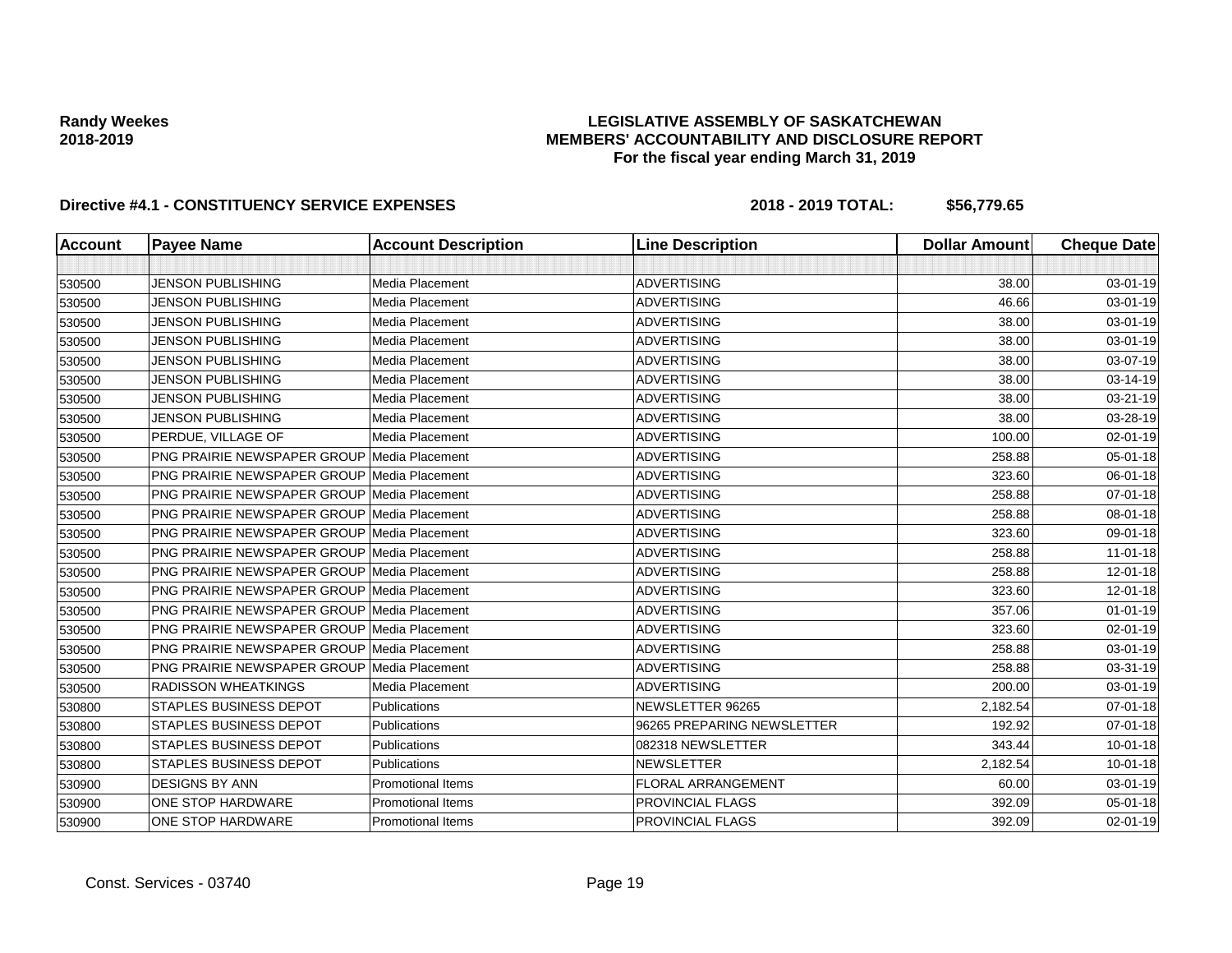## **LEGISLATIVE ASSEMBLY OF SASKATCHEWAN MEMBERS' ACCOUNTABILITY AND DISCLOSURE REPORT For the fiscal year ending March 31, 2019**

| Account | <b>Payee Name</b>                  | <b>Account Description</b>             | <b>Line Description</b>              | <b>Dollar Amount</b> | <b>Cheque Date</b> |
|---------|------------------------------------|----------------------------------------|--------------------------------------|----------------------|--------------------|
|         |                                    |                                        |                                      |                      |                    |
|         | <b>SASKATOON FASTPRINT LIMITED</b> |                                        |                                      |                      |                    |
| 530900  | <b>PARTNERSHIP</b>                 | <b>Promotional Items</b>               | <b>CALENDARS</b>                     | 1,772.29             | 12-01-18           |
| 530900  | <b>SIGNATURE GRAPHICS</b>          | <b>Promotional Items</b>               | <b>CHRISTMAS CARDS</b>               | 273.04               | $01 - 01 - 19$     |
| 530900  | WEEKES, RANDALL P.                 | <b>Promotional Items</b>               | <b>REIMB: CARD</b>                   | 7.42                 | 04-05-18           |
| 530900  | WEEKES, RANDALL P.                 | <b>Promotional Items</b>               | <b>REIMB: GREETING CARD</b>          | 6.65                 | 06-01-18           |
| 530900  | WEEKES, RANDALL P.                 | <b>Promotional Items</b>               | REIMB: GREETING CARDS/POSTAGE        | 13.30                | 08-01-18           |
| 530900  | WEEKES, RANDALL P.                 | Promotional Items                      | <b>REIMB: GREETING CARDS/POSTAGE</b> | 6.31                 | 09-01-18           |
| 530900  | WEEKES, RANDALL P.                 | <b>Promotional Items</b>               | <b>REIMB: GREETING CARDS/POSTAGE</b> | 6.98                 | 09-14-18           |
| 530900  | <b>WEEKES, RANDALL P.</b>          | <b>Promotional Items</b>               | <b>REIMB: GREETING CARDS</b>         | 12.61                | $10 - 01 - 18$     |
| 530900  | WEEKES, RANDALL P.                 | <b>Promotional Items</b>               | REIMB: GREETING CARDS/POSTAGE        | 5.54                 | 02-01-19           |
| 531100  | <b>COWAN IMAGING GROUP</b>         | <b>Exhibits and Displays</b>           | <b>SIGN PRODUCTION</b>               | 1,445.05             | 06-01-18           |
| 531100  | WEEKES, RANDALL P.                 | <b>Exhibits and Displays</b>           | <b>REIMB: SIGN MATERIAL</b>          | 287.51               | 06-01-18           |
| 542000  | HANSON, JANET C.                   | Travel                                 | C.A. TRAVEL AUGUST 30, 2018          | 83.83                | 09-01-18           |
| 542000  | HANSON, JANET C.                   | Travel                                 | C.A. TRAVEL JANUARY 16 - 24, 2019    | 64.01                | 02-01-19           |
| 542000  | HANSON, JANET C.                   | Travel                                 | C.A. TRAVEL FEBRUARY 4, 2019         | 17.99                | 02-04-19           |
|         |                                    | Deputy Minister/Ministry Head Business |                                      |                      |                    |
| 543201  | LEGISLATIVE FOOD SERVICE           | Expenses - Refreshments                | <b>STUDENT DRINKS</b>                | 36.04                | 06-01-18           |
| 550200  | <b>INDEPENDENT PRINTERS LTD.</b>   | Books, Mags and Ref Materials          | SUBSCRIPTIONS - NO GST               | 80.00                | 02-01-19           |
| 550200  | <b>JENSON PUBLISHING</b>           | Books, Mags and Ref Materials          | <b>1YR SUBSCRIPTION RENEWAL</b>      | 119.00               | $04 - 11 - 18$     |
| 550200  | WEEKES, RANDALL P.                 | Books, Mags and Ref Materials          | <b>REIMB: SUBSCRIPTION</b>           | 62.95                | 08-14-18           |
| 550200  | WEEKES, RANDALL P.                 | Books, Mags and Ref Materials          | <b>REIMB: SUBSCRIPTION</b>           | 2.25                 | 02-01-19           |
| 555000  | <b>ONE STOP HARDWARE</b>           | Other Material and Supplies            | <b>BOTTLED WATER</b>                 | 5.00                 | $05 - 01 - 18$     |
| 555000  | ONE STOP HARDWARE                  | <b>Other Material and Supplies</b>     | <b>BOTTLED WATER</b>                 | 5.00                 | $07 - 01 - 18$     |
| 555000  | ONE STOP HARDWARE                  | <b>Other Material and Supplies</b>     | <b>BOTTLED WATER</b>                 | 5.00                 | $07 - 01 - 18$     |
| 555000  | <b>ONE STOP HARDWARE</b>           | Other Material and Supplies            | <b>BOTTLED WATER</b>                 | 5.00                 | 09-01-18           |
| 555000  | <b>ONE STOP HARDWARE</b>           | Other Material and Supplies            | <b>BOTTLED WATER</b>                 | 5.00                 | $10 - 01 - 18$     |
| 555000  | <b>ONE STOP HARDWARE</b>           | Other Material and Supplies            | <b>BOTTLED WATER</b>                 | 5.00                 | $11 - 01 - 18$     |
| 555000  | ONE STOP HARDWARE                  | Other Material and Supplies            | <b>BOTTLED WATER</b>                 | 5.00                 | 12-01-18           |
| 555000  | ONE STOP HARDWARE                  | Other Material and Supplies            | <b>BOTTLED WATER</b>                 | 5.00                 | $02 - 01 - 19$     |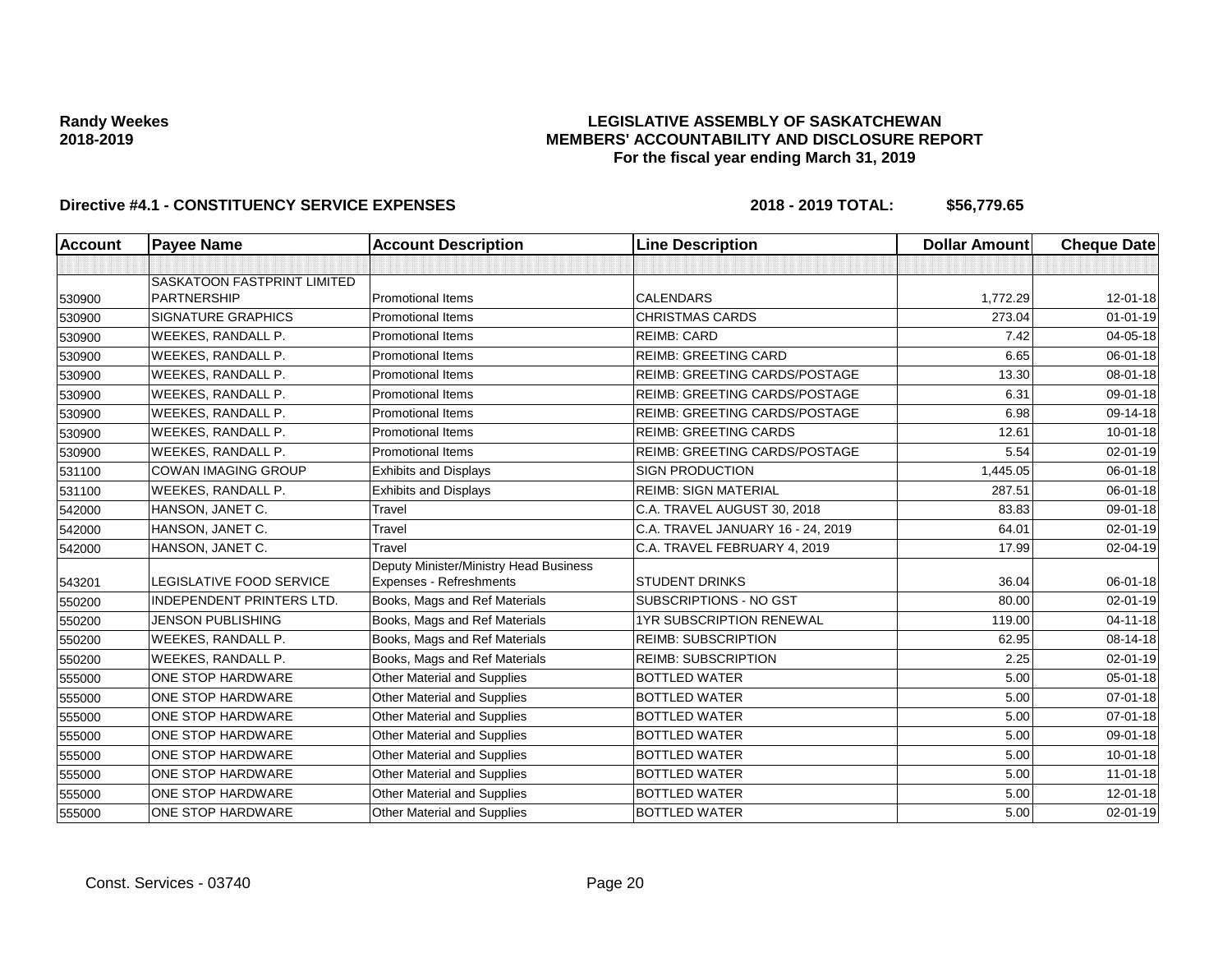## **LEGISLATIVE ASSEMBLY OF SASKATCHEWAN MEMBERS' ACCOUNTABILITY AND DISCLOSURE REPORT For the fiscal year ending March 31, 2019**

| <b>Account</b> | <b>Payee Name</b>             | <b>Account Description</b>         | <b>Line Description</b>                   | <b>Dollar Amount</b> | <b>Cheque Date</b> |
|----------------|-------------------------------|------------------------------------|-------------------------------------------|----------------------|--------------------|
|                |                               |                                    |                                           |                      |                    |
| 555000         | <b>ONE STOP HARDWARE</b>      | Other Material and Supplies        | <b>BOTTLED WATER</b>                      | 5.00                 | 03-05-19           |
| 555000         | <b>ONE STOP HARDWARE</b>      | Other Material and Supplies        | <b>BOTTLED WATER</b>                      | 5.00                 | 03-26-19           |
| 555000         | <b>STAPLES BUSINESS DEPOT</b> | Other Material and Supplies        | 041518 MISC OFFICE SUPPLIES               | 139.40               | 05-01-18           |
| 555000         | <b>STAPLES BUSINESS DEPOT</b> | Other Material and Supplies        | MISC OFFICE SUPPLIES                      | 202.86               | 06-01-18           |
| 555000         | <b>STAPLES BUSINESS DEPOT</b> | Other Material and Supplies        | 96265 OFFICE SUPPLIES                     | 129.74               | $07 - 01 - 18$     |
| 555000         | <b>STAPLES BUSINESS DEPOT</b> | Other Material and Supplies        | 96265 OFFICE SUPPLIES                     | 652.71               | 09-01-18           |
| 555000         | <b>STAPLES BUSINESS DEPOT</b> | Other Material and Supplies        | 96265 MISC OFFICE SUPPLIES                | 184.20               | 09-01-18           |
| 555000         | <b>STAPLES BUSINESS DEPOT</b> | Other Material and Supplies        | MISC OFFICE SUPPLIES - NO GST             | 526.85               | $10 - 01 - 18$     |
| 555000         | <b>STAPLES BUSINESS DEPOT</b> | Other Material and Supplies        | 96265 MISC & OFFICE SUPPLIES              | 264.09               | 03-01-19           |
| 555000         | <b>STAPLES BUSINESS DEPOT</b> | Other Material and Supplies        | 121318 MISC OFFICE SUPPLIES               | 177.60               | 03-01-19           |
| 555000         | <b>STAPLES BUSINESS DEPOT</b> | Other Material and Supplies        | 96265 MISC & OFFICE SUPPLIES              | 371.06               | 03-01-19           |
| 555000         | WEEKES, RANDALL P.            | Other Material and Supplies        | REIMB: MISC. & OFFICE SUPPLIES            | 57.68                | $04 - 02 - 18$     |
| 555000         | WEEKES, RANDALL P.            | <b>Other Material and Supplies</b> | <b>REIMB: MISC. &amp; OFFICE SUPPLIES</b> | 43.07                | $07 - 01 - 18$     |
| 555000         | WEEKES, RANDALL P.            | Other Material and Supplies        | REIMB: MISC. & OFFICE SUPPLIES            | 75.01                | 07-04-18           |
| 555000         | WEEKES, RANDALL P.            | Other Material and Supplies        | REIMB: MISC. & OFFICE SUPPLIES            | 40.65                | 09-14-18           |
| 555000         | WEEKES, RANDALL P.            | Other Material and Supplies        | REIMB: MISC. & OFFICE SUPPLIES            | 33.27                | 10-26-18           |
| 555000         | WEEKES, RANDALL P.            | Other Material and Supplies        | <b>REIMB: MISC. &amp; OFFICE SUPPLIES</b> | 7.71                 | $01 - 01 - 19$     |
| 555000         | WEEKES, RANDALL P.            | Other Material and Supplies        | REIMB: MISC. & OFFICE SUPPLIES            | 60.25                | 02-01-19           |
| 564600         | <b>BIGGAR LEISURE CENTRE</b>  | Computer Software - Exp            | <b>INTERNET SECURITY</b>                  | 84.80                | $05 - 01 - 18$     |
| 564600         | WEEKES, RANDALL P.            | Computer Software - Exp            | <b>REIMB: I CLOUD STORAGE</b>             | 1.43                 | 05-01-18           |
| 564600         | WEEKES, RANDALL P.            | Computer Software - Exp            | <b>REIMB: I CLOUD STORAGE</b>             | 1.43                 | 05-23-18           |
| 564600         | WEEKES, RANDALL P.            | Computer Software - Exp            | <b>REIMB: I CLOUD STORAGE</b>             | 1.29                 | $07 - 01 - 18$     |
| 564600         | WEEKES, RANDALL P.            | Computer Software - Exp            | <b>REIMB: I CLOUD STORAGE</b>             | 1.43                 | 08-01-18           |
| 564600         | WEEKES, RANDALL P.            | Computer Software - Exp            | <b>REIMB: I CLOUD STORAGE</b>             | 1.43                 | 09-01-18           |
| 564600         | WEEKES, RANDALL P.            | <b>Computer Software - Exp</b>     | <b>REIMB: I CLOUD STORAGE</b>             | 1.43                 | $10 - 01 - 18$     |
| 564600         | WEEKES, RANDALL P.            | Computer Software - Exp            | REIMB: I CLOUD STORAGE                    | 1.43                 | 10-26-18           |
| 564600         | WEEKES, RANDALL P.            | Computer Software - Exp            | <b>REIMB: I CLOUD STORAGE</b>             | 1.43                 | $12 - 01 - 18$     |
| 564600         | WEEKES, RANDALL P.            | Computer Software - Exp            | <b>REIMB: I CLOUD STORAGE</b>             | 1.43                 | $01 - 01 - 19$     |
| 564600         | WEEKES, RANDALL P.            | Computer Software - Exp            | <b>REIMB: I CLOUD STORAGE</b>             | 1.43                 | 02-01-19           |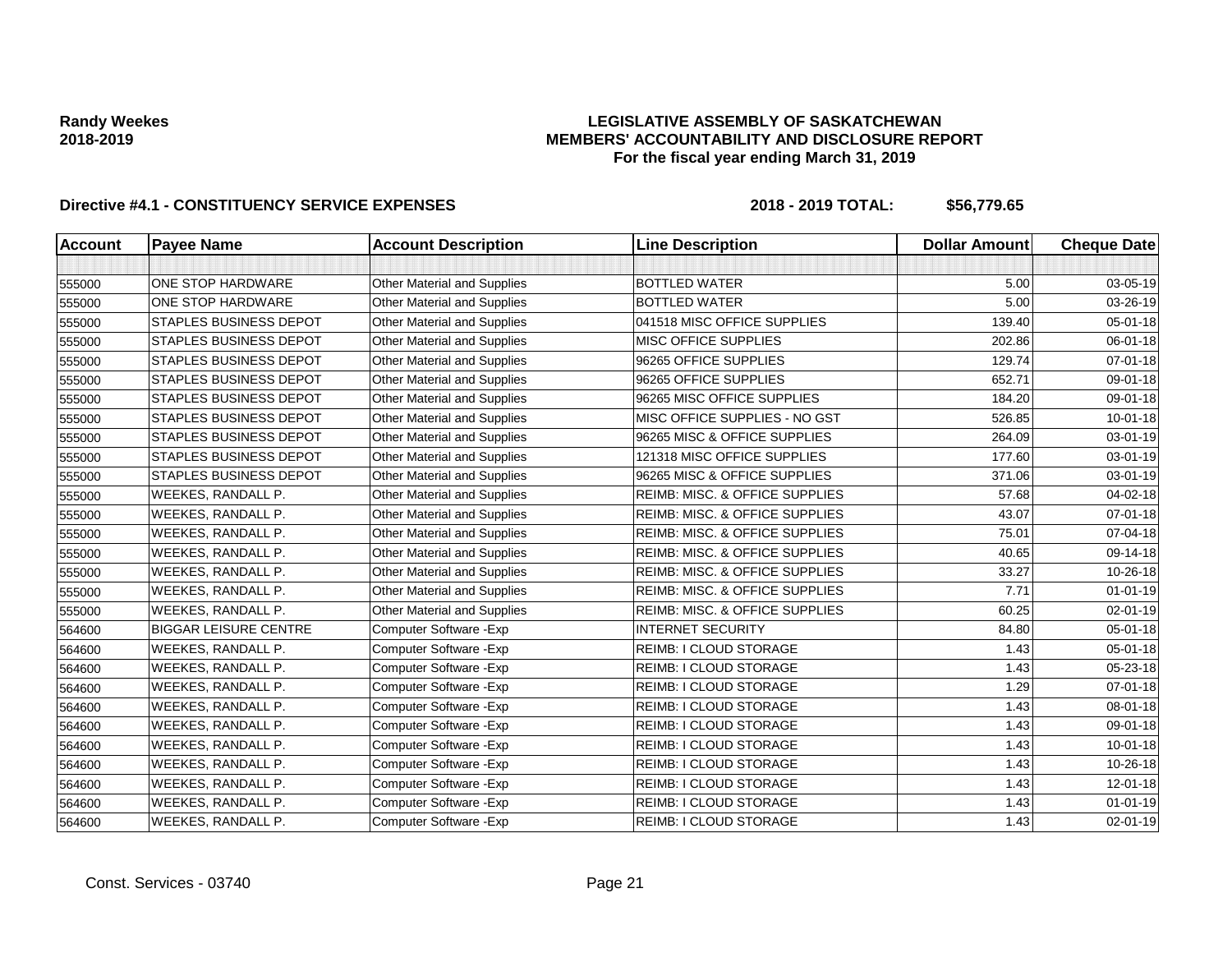## **LEGISLATIVE ASSEMBLY OF SASKATCHEWAN MEMBERS' ACCOUNTABILITY AND DISCLOSURE REPORT For the fiscal year ending March 31, 2019**

| <b>Account</b> | <b>Pavee Name</b>         | <b>Account Description</b> | <b>ILine Description</b>                 | Dollar Amount | <b>Cheque Datel</b> |
|----------------|---------------------------|----------------------------|------------------------------------------|---------------|---------------------|
|                |                           |                            |                                          |               |                     |
| 564600         | <b>WEEKES, RANDALL P.</b> | Computer Software - Exp    | <b>IREIMB: I CLOUD STORAGE</b>           | .43           | $03 - 01 - 19$      |
| 564600         | <b>WEEKES, RANDALL P.</b> | Computer Software - Exp    | <b>REIMB: I CLOUD STORAGE</b>            | 1.43          | $03-31-19$          |
|                | <b>IWESTERN WIRELESS</b>  |                            |                                          |               |                     |
| 564600         | <b>COMMUNICATIONS</b>     | Computer Software - Exp    | <b>NORTON INTERNET SECURITY - NO GST</b> | 84.80         | $12 - 01 - 18$      |
|                |                           |                            |                                          |               |                     |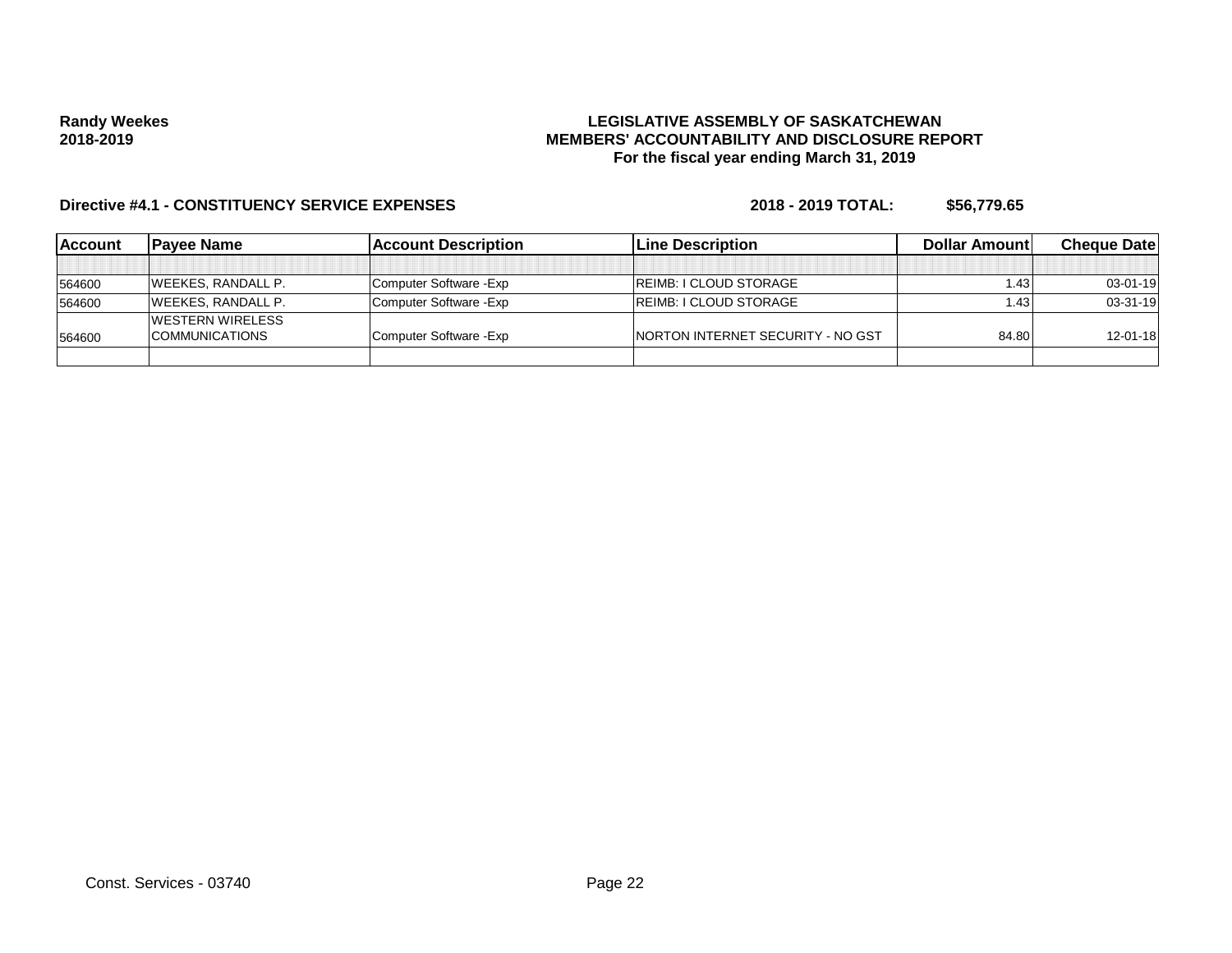## **LEGISLATIVE ASSEMBLY OF SASKATCHEWAN MEMBERS' ACCOUNTABILITY AND DISCLOSURE REPORT For the fiscal year ending March 31, 2019**

| <b>Account</b> | <b>Payee Name</b> | <b>Account Description</b>                    | <b>Dollar Amount</b> | <b>Cheque Date</b> |
|----------------|-------------------|-----------------------------------------------|----------------------|--------------------|
|                |                   |                                               |                      |                    |
| 513000         | HANSON, JANET C.  | Out-of-Scope Permanent                        | 2,213.44             | 04-24-18           |
| 513000         | HANSON, JANET C.  | Out-of-Scope Permanent                        | 2,213.44             | 05-08-18           |
| 513000         | HANSON, JANET C.  | Out-of-Scope Permanent                        | 2,213.44             | 05-23-18           |
| 513000         | HANSON, JANET C.  | Out-of-Scope Permanent                        | 2,213.44             | 06-05-18           |
| 513000         | HANSON, JANET C.  | Out-of-Scope Permanent                        | 2,213.44             | 06-13-18           |
| 513000         | HANSON, JANET C.  | Out-of-Scope Permanent                        | 2,213.44             | 06-27-18           |
| 513000         | HANSON, JANET C.  | Out-of-Scope Permanent                        | 2,213.44             | $07 - 11 - 18$     |
| 513000         | HANSON, JANET C.  | Out-of-Scope Permanent                        | 2,213.44             | 07-25-18           |
| 513000         | HANSON, JANET C.  | Out-of-Scope Permanent                        | 2,213.44             | 08-08-18           |
| 513000         | HANSON, JANET C.  | Out-of-Scope Permanent                        | 2,213.44             | 08-22-18           |
| 513000         | HANSON, JANET C.  | Out-of-Scope Permanent                        | 2,213.44             | 09-05-18           |
| 513000         | HANSON, JANET C.  | Out-of-Scope Permanent                        | 2,213.44             | 09-19-18           |
| 513000         | HANSON, JANET C.  | Out-of-Scope Permanent                        | 2,213.44             | 10-03-18           |
| 513000         | HANSON, JANET C.  | Out-of-Scope Permanent                        | 2,213.44             | 10-17-18           |
| 513000         | HANSON, JANET C.  | Out-of-Scope Permanent                        | 2,213.44             | $11 - 01 - 18$     |
| 513000         | HANSON, JANET C.  | Out-of-Scope Permanent                        | 2,213.44             | $11 - 14 - 18$     |
| 513000         | HANSON, JANET C.  | Out-of-Scope Permanent                        | 2,213.44             | 11-28-18           |
| 513000         | HANSON, JANET C.  | Out-of-Scope Permanent                        | 2,213.44             | 12-12-18           |
| 513000         | HANSON, JANET C.  | Out-of-Scope Permanent                        | 2,213.44             | 12-27-18           |
| 513000         | HANSON, JANET C.  | Out-of-Scope Permanent                        | 2,213.44             | 01-09-19           |
| 513000         | HANSON, JANET C.  | Out-of-Scope Permanent                        | 2,213.44             | $01 - 23 - 19$     |
| 513000         | HANSON, JANET C.  | Out-of-Scope Permanent                        | 2,213.44             | 02-06-19           |
| 513000         | HANSON, JANET C.  | Out-of-Scope Permanent                        | 2,213.44             | 02-20-19           |
| 513000         | HANSON, JANET C.  | Out-of-Scope Permanent                        | 2,213.44             | 03-06-19           |
| 513000         | HANSON, JANET C.  | Out-of-Scope Permanent                        | 2,213.44             | 03-20-19           |
| 513000         | HANSON, JANET C.  | Out-of-Scope Permanent                        | 2,213.44             | 04-03-19           |
| 519900         | None (Default)    | Change in Y/E Accrued Empl Leave Entitlements | $-426.64$            | 04-18-18           |
| 519900         | None (Default)    | Change in Y/E Accrued Empl Leave Entitlements | 1090.67              | 04-08-19           |
|                |                   |                                               |                      |                    |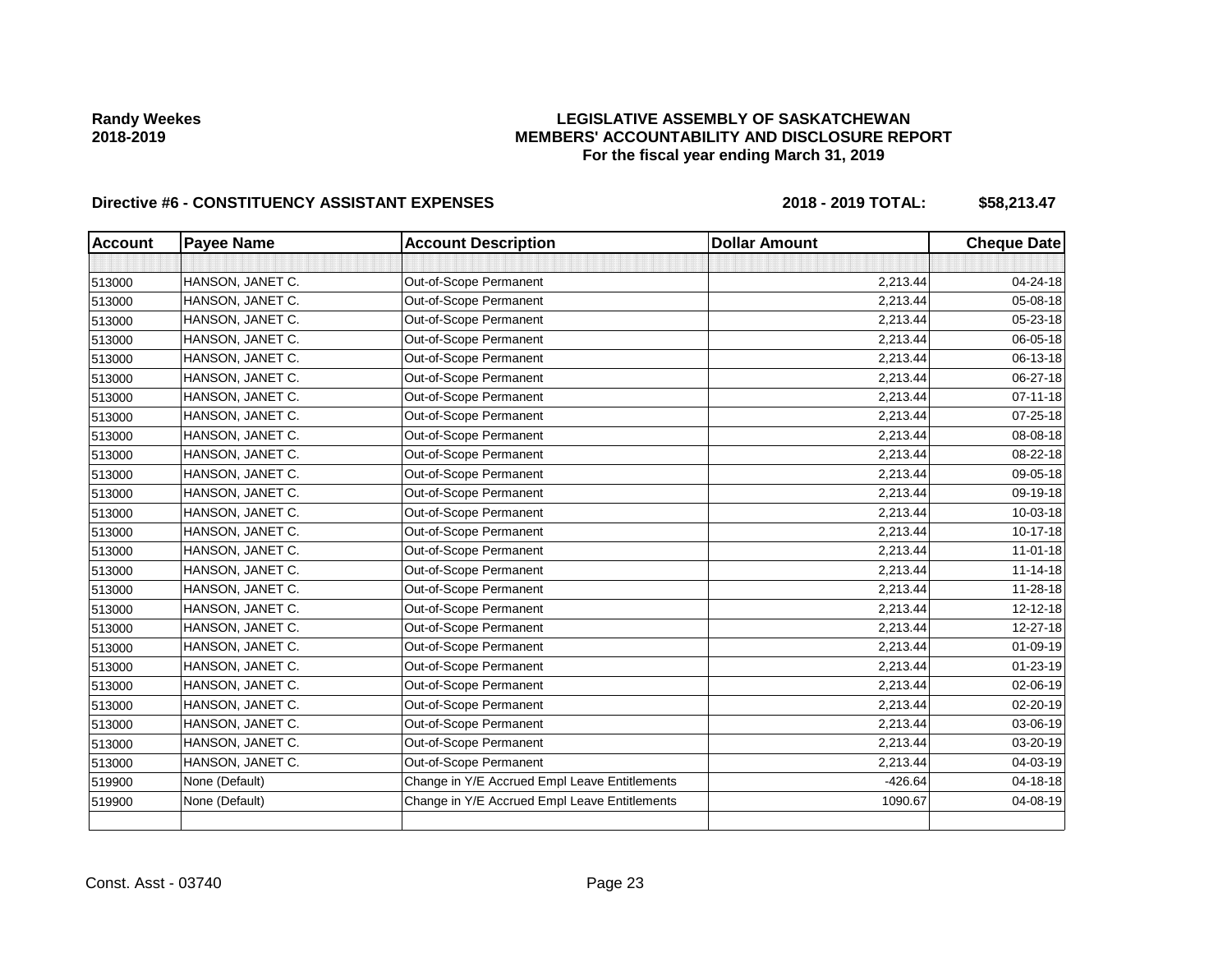## **LEGISLATIVE ASSEMBLY OF SASKATCHEWAN MEMBERS' ACCOUNTABILITY AND DISCLOSURE REPORT For the fiscal year ending March 31, 2019**

| <b>Account</b> | Payee Name | <b>Account Description</b> | <b>Dollar Amount</b> | <b>Cheque Date</b> |
|----------------|------------|----------------------------|----------------------|--------------------|
|                |            |                            |                      |                    |
|                |            |                            |                      |                    |
|                |            |                            |                      |                    |
|                |            |                            |                      |                    |
|                |            |                            |                      |                    |
|                |            |                            |                      |                    |
|                |            |                            |                      |                    |
|                |            |                            |                      |                    |
|                |            |                            |                      |                    |
|                |            |                            |                      |                    |
|                |            |                            |                      |                    |
|                |            |                            |                      |                    |
|                |            |                            |                      |                    |
|                |            |                            |                      |                    |
|                |            |                            |                      |                    |
|                |            |                            |                      |                    |
|                |            |                            |                      |                    |
|                |            |                            |                      |                    |
|                |            |                            |                      |                    |
|                |            |                            |                      |                    |
|                |            |                            |                      |                    |
|                |            |                            |                      |                    |
|                |            |                            |                      |                    |
|                |            |                            |                      |                    |
|                |            |                            |                      |                    |
|                |            |                            |                      |                    |
|                |            |                            |                      |                    |
|                |            |                            |                      |                    |
|                |            |                            |                      |                    |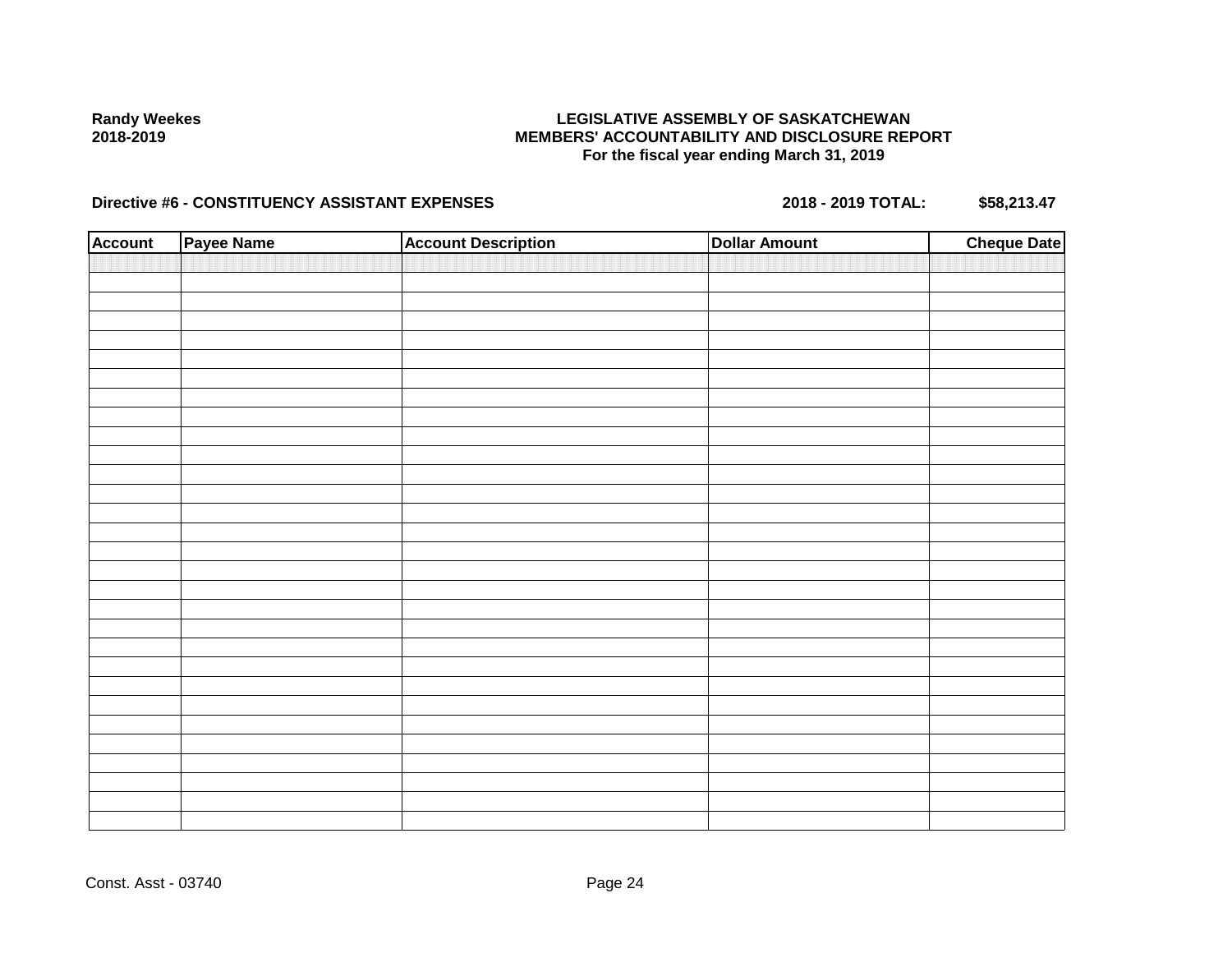## **LEGISLATIVE ASSEMBLY OF SASKATCHEWAN MEMBERS' ACCOUNTABILITY AND DISCLOSURE REPORT For the fiscal year ending March 31, 2019**

| <b>Account</b> | Payee Name | <b>Account Description</b> | <b>Dollar Amount</b> | <b>Cheque Date</b> |
|----------------|------------|----------------------------|----------------------|--------------------|
|                |            |                            |                      |                    |
|                |            |                            |                      |                    |
|                |            |                            |                      |                    |
|                |            |                            |                      |                    |
|                |            |                            |                      |                    |
|                |            |                            |                      |                    |
|                |            |                            |                      |                    |
|                |            |                            |                      |                    |
|                |            |                            |                      |                    |
|                |            |                            |                      |                    |
|                |            |                            |                      |                    |
|                |            |                            |                      |                    |
|                |            |                            |                      |                    |
|                |            |                            |                      |                    |
|                |            |                            |                      |                    |
|                |            |                            |                      |                    |
|                |            |                            |                      |                    |
|                |            |                            |                      |                    |
|                |            |                            |                      |                    |
|                |            |                            |                      |                    |
|                |            |                            |                      |                    |
|                |            |                            |                      |                    |
|                |            |                            |                      |                    |
|                |            |                            |                      |                    |
|                |            |                            |                      |                    |
|                |            |                            |                      |                    |
|                |            |                            |                      |                    |
|                |            |                            |                      |                    |
|                |            |                            |                      |                    |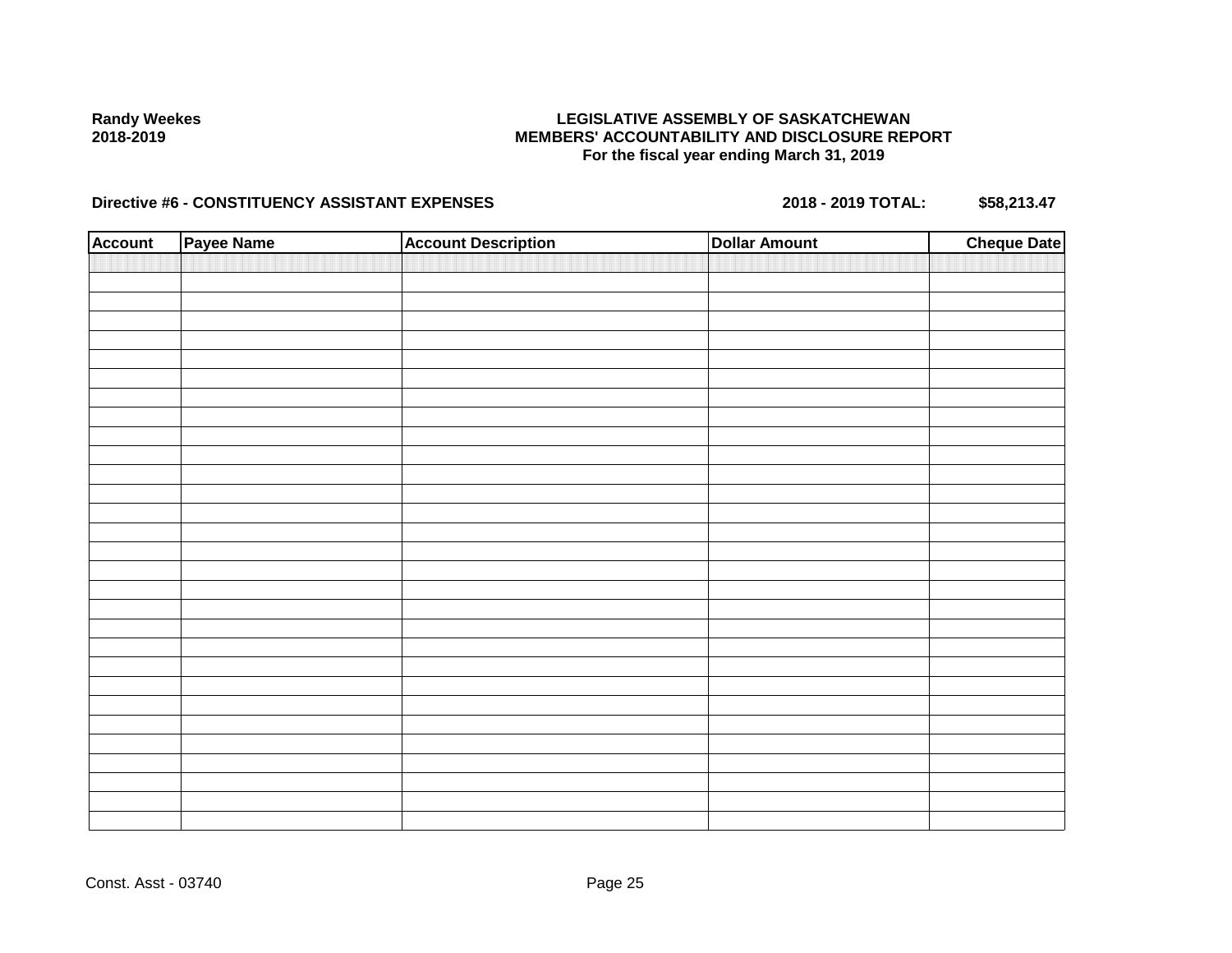## **LEGISLATIVE ASSEMBLY OF SASKATCHEWAN MEMBERS' ACCOUNTABILITY AND DISCLOSURE REPORT For the fiscal year ending March 31, 2019**

| <b>Account</b> | Payee Name | <b>Account Description</b> | <b>Dollar Amount</b> | <b>Cheque Date</b> |
|----------------|------------|----------------------------|----------------------|--------------------|
|                |            |                            |                      |                    |
|                |            |                            |                      |                    |
|                |            |                            |                      |                    |
|                |            |                            |                      |                    |
|                |            |                            |                      |                    |
|                |            |                            |                      |                    |
|                |            |                            |                      |                    |
|                |            |                            |                      |                    |
|                |            |                            |                      |                    |
|                |            |                            |                      |                    |
|                |            |                            |                      |                    |
|                |            |                            |                      |                    |
|                |            |                            |                      |                    |
|                |            |                            |                      |                    |
|                |            |                            |                      |                    |
|                |            |                            |                      |                    |
|                |            |                            |                      |                    |
|                |            |                            |                      |                    |
|                |            |                            |                      |                    |
|                |            |                            |                      |                    |
|                |            |                            |                      |                    |
|                |            |                            |                      |                    |
|                |            |                            |                      |                    |
|                |            |                            |                      |                    |